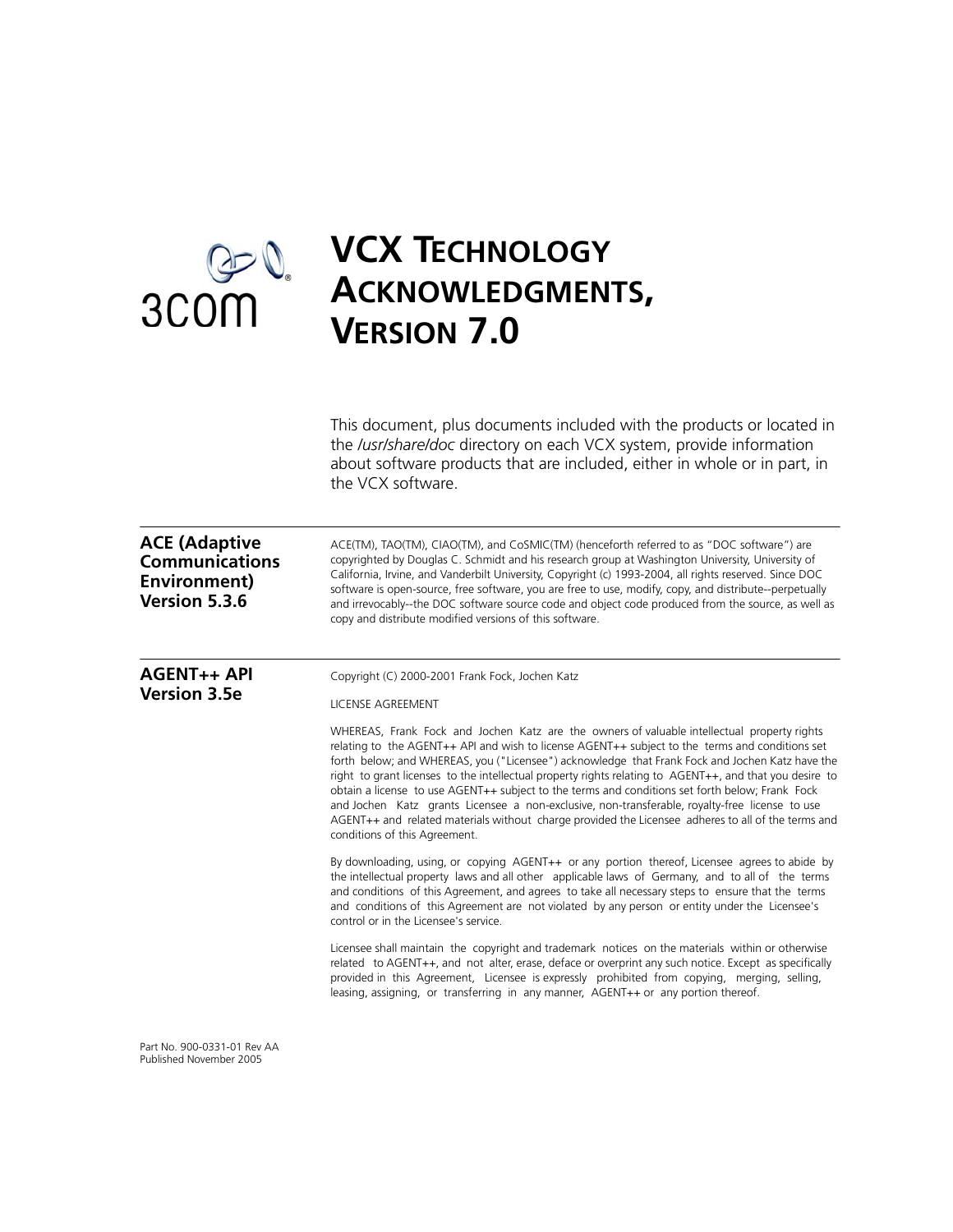$\left| \ldots \right\rangle$ 

|                                             | Licensee may copy materials within or otherwise related to AGENT++ that bear the author\xb4s<br>copyright only as required for backup purposes or for use solely by the Licensee.                                                                                                                                                                                                                                                                                                                                                                                                                                                                                                                                                                       |
|---------------------------------------------|---------------------------------------------------------------------------------------------------------------------------------------------------------------------------------------------------------------------------------------------------------------------------------------------------------------------------------------------------------------------------------------------------------------------------------------------------------------------------------------------------------------------------------------------------------------------------------------------------------------------------------------------------------------------------------------------------------------------------------------------------------|
|                                             | Licensee may not distribute in any form of electronic or printed communication the materials<br>within or otherwise related to AGENT++ that bear the author vb4s copyright, including but not<br>limited to the source code, documentation, help files, examples, and benchmarks, without prior<br>written consent from the authors. Send any requests for limited distribution rights to<br>agentpp@fock.de.                                                                                                                                                                                                                                                                                                                                           |
|                                             | Licensee hereby grants a royalty-free license to any and all derivatives based upon this software<br>code base, that may be used as a SNMP agent development environment or a SNMP agent<br>development tool.                                                                                                                                                                                                                                                                                                                                                                                                                                                                                                                                           |
|                                             | Licensee may modify the sources of AGENT++ for the Licensee's own purposes. Thus, Licensee may<br>not distribute modified sources of AGENT++ without prior written consent from the authors.                                                                                                                                                                                                                                                                                                                                                                                                                                                                                                                                                            |
|                                             | The Licensee may distribute binaries derived from or contained within AGENT++ provided that:                                                                                                                                                                                                                                                                                                                                                                                                                                                                                                                                                                                                                                                            |
|                                             | 1) The Binaries are not integrated, bundled, combined, or otherwise associated with a SNMP agent<br>development environment or SNMP agent development tool; and                                                                                                                                                                                                                                                                                                                                                                                                                                                                                                                                                                                         |
|                                             | 2) The Binaries are not a documented part of any distribution material.                                                                                                                                                                                                                                                                                                                                                                                                                                                                                                                                                                                                                                                                                 |
|                                             | THIS SOFTWARE IS PROVIDED "AS IS" AND ANY EXPRESS OR IMPLIED WARRANTIES, INCLUDING,<br>BUT NOT LIMITED TO, THE IMPLIED WARRANTIES OF MERCHANTABILITY AND FITNESS FOR A<br>PARTICULAR PURPOSE ARE DISCLAIMED. IN NO EVENT SHALL THE AUTHOR OR CONTRIBUTORS BE<br>LIABLE FOR ANY DIRECT, INDIRECT, INCIDENTAL, SPECIAL, EXEMPLARY, OR CONSEQUENTIAL<br>DAMAGES (INCLUDING, BUT NOT LIMITED TO, PROCUREMENT OF SUBSTITUTE GOODS OR<br>SERVICES; LOSS OF USE, DATA, OR PROFITS; OR BUSINESS INTERRUPTION) HOWEVER CAUSED AND<br>ON ANY THEORY OF LIABILITY, WHETHER IN CONTRACT, STRICT LIABILITY, OR TORT (INCLUDING<br>NEGLIGENCE OR OTHERWISE) ARISING IN ANY WAY OUT OF THE USE OF THIS SOFTWARE, EVEN IF<br>ADVISED OF THE POSSIBILITY OF SUCH DAMAGE. |
|                                             | Stuttgart, Germany, Thu Sep 27 22:05:18 MEST 2001                                                                                                                                                                                                                                                                                                                                                                                                                                                                                                                                                                                                                                                                                                       |
|                                             |                                                                                                                                                                                                                                                                                                                                                                                                                                                                                                                                                                                                                                                                                                                                                         |
| <b>Apache Software</b>                      | Apache License, Version 2.0                                                                                                                                                                                                                                                                                                                                                                                                                                                                                                                                                                                                                                                                                                                             |
| HTTPD Server 2.0.46                         | Apache License                                                                                                                                                                                                                                                                                                                                                                                                                                                                                                                                                                                                                                                                                                                                          |
| <b>Struts 1.2.4</b><br><b>Tomcat 5.0.25</b> | Version 2.0, January 2004                                                                                                                                                                                                                                                                                                                                                                                                                                                                                                                                                                                                                                                                                                                               |
|                                             | http://www.apache.org/licenses/                                                                                                                                                                                                                                                                                                                                                                                                                                                                                                                                                                                                                                                                                                                         |
|                                             | TERMS AND CONDITIONS FOR USE, REPRODUCTION, AND DISTRIBUTION                                                                                                                                                                                                                                                                                                                                                                                                                                                                                                                                                                                                                                                                                            |
|                                             | 1. Definitions.                                                                                                                                                                                                                                                                                                                                                                                                                                                                                                                                                                                                                                                                                                                                         |
|                                             | "License" shall mean the terms and conditions for use, reproduction, and distribution as defined by<br>Sections 1 through 9 of this document.                                                                                                                                                                                                                                                                                                                                                                                                                                                                                                                                                                                                           |
|                                             | "Licensor" shall mean the copyright owner or entity authorized by the copyright owner that is granting<br>the License.                                                                                                                                                                                                                                                                                                                                                                                                                                                                                                                                                                                                                                  |

"Legal Entity" shall mean the union of the acting entity and all other entities that control, are controlled by, or are under common control with that entity. For the purposes of this definition, "control" means (i) the power, direct or indirect, to cause the direction or management of such entity,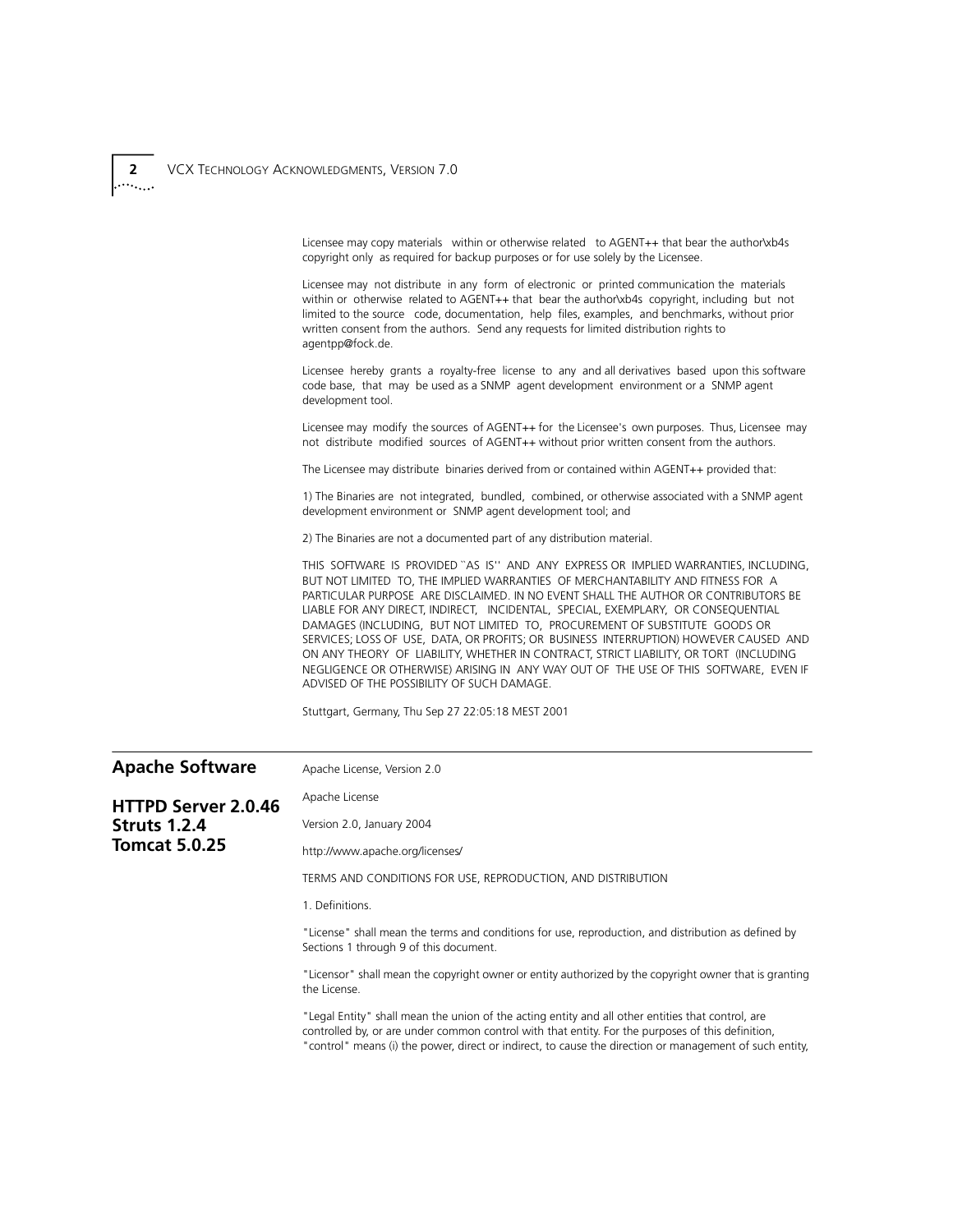whether by contract or otherwise, or (ii) ownership of fifty percent (50%) or more of the outstanding shares, or (iii) beneficial ownership of such entity.

"You" (or "Your") shall mean an individual or Legal Entity exercising permissions granted by this License.

"Source" form shall mean the preferred form for making modifications, including but not limited to software source code, documentation source, and configuration files.

"Object" form shall mean any form resulting from mechanical transformation or translation of a Source form, including but not limited to compiled object code, generated documentation, and conversions to other media types.

"Work" shall mean the work of authorship, whether in Source or Object form, made available under the License, as indicated by a copyright notice that is included in or attached to the work (an example is provided in the Appendix below).

"Derivative Works" shall mean any work, whether in Source or Object form, that is based on (or derived from) the Work and for which the editorial revisions, annotations, elaborations, or other modifications represent, as a whole, an original work of authorship. For the purposes of this License, Derivative Works shall not include works that remain separable from, or merely link (or bind by name) to the interfaces of, the Work and Derivative Works thereof.

"Contribution" shall mean any work of authorship, including the original version of the Work and any modifications or additions to that Work or Derivative Works thereof, that is intentionally submitted to Licensor for inclusion in the Work by the copyright owner or by an individual or Legal Entity authorized to submit on behalf of the copyright owner. For the purposes of this definition, "submitted" means any form of electronic, verbal, or written communication sent to the Licensor or its representatives, including but not limited to communication on electronic mailing lists, source code control systems, and issue tracking systems that are managed by, or on behalf of, the Licensor for the purpose of discussing and improving the Work, but excluding communication that is conspicuously marked or otherwise designated in writing by the copyright owner as "Not a Contribution."

"Contributor" shall mean Licensor and any individual or Legal Entity on behalf of whom a Contribution has been received by Licensor and subsequently incorporated within the Work.

2. Grant of Copyright License. Subject to the terms and conditions of this License, each Contributor hereby grants to You a perpetual, worldwide, non-exclusive, no-charge, royalty-free, irrevocable copyright license to reproduce, prepare Derivative Works of, publicly display, publicly perform, sublicense, and distribute the Work and such Derivative Works in Source or Object form.

3. Grant of Patent License. Subject to the terms and conditions of this License, each Contributor hereby grants to You a perpetual, worldwide, non-exclusive, no-charge, royalty-free, irrevocable (except as stated in this section) patent license to make, have made, use, offer to sell, sell, import, and otherwise transfer the Work, where such license applies only to those patent claims licensable by such Contributor that are necessarily infringed by their Contribution(s) alone or by combination of their Contribution(s) with the Work to which such Contribution(s) was submitted. If You institute patent litigation against any entity (including a cross-claim or counterclaim in a lawsuit) alleging that the Work or a Contribution incorporated within the Work constitutes direct or contributory patent infringement, then any patent licenses granted to You under this License for that Work shall terminate as of the date such litigation is filed.

4. Redistribution. You may reproduce and distribute copies of the Work or Derivative Works thereof in any medium, with or without modifications, and in Source or Object form, provided that You meet the following conditions:

You must give any other recipients of the Work or Derivative Works a copy of this License; and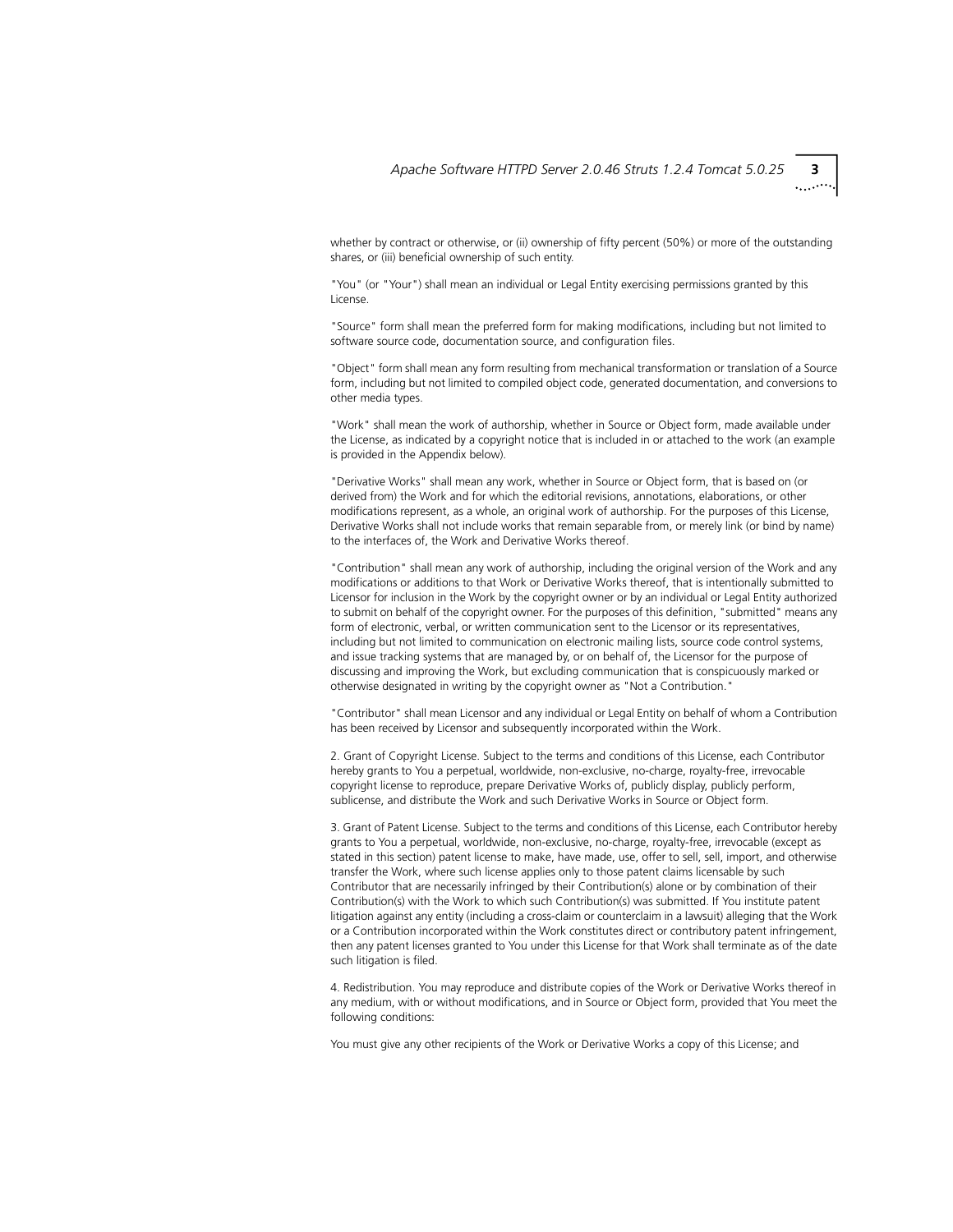You must cause any modified files to carry prominent notices stating that You changed the files; and

You must retain, in the Source form of any Derivative Works that You distribute, all copyright, patent, trademark, and attribution notices from the Source form of the Work, excluding those notices that do not pertain to any part of the Derivative Works; and

If the Work includes a "NOTICE" text file as part of its distribution, then any Derivative Works that You distribute must include a readable copy of the attribution notices contained within such NOTICE file, excluding those notices that do not pertain to any part of the Derivative Works, in at least one of the following places: within a NOTICE text file distributed as part of the Derivative Works; within the Source form or documentation, if provided along with the Derivative Works; or, within a display generated by the Derivative Works, if and wherever such third-party notices normally appear. The contents of the NOTICE file are for informational purposes only and do not modify the License. You may add Your own attribution notices within Derivative Works that You distribute, alongside or as an addendum to the NOTICE text from the Work, provided that such additional attribution notices cannot be construed as modifying the License.

You may add Your own copyright statement to Your modifications and may provide additional or different license terms and conditions for use, reproduction, or distribution of Your modifications, or for any such Derivative Works as a whole, provided Your use, reproduction, and distribution of the Work otherwise complies with the conditions stated in this License.

5. Submission of Contributions. Unless You explicitly state otherwise, any Contribution intentionally submitted for inclusion in the Work by You to the Licensor shall be under the terms and conditions of this License, without any additional terms or conditions. Notwithstanding the above, nothing herein shall supersede or modify the terms of any separate license agreement you may have executed with Licensor regarding such Contributions.

6. Trademarks. This License does not grant permission to use the trade names, trademarks, service marks, or product names of the Licensor, except as required for reasonable and customary use in describing the origin of the Work and reproducing the content of the NOTICE file.

7. Disclaimer of Warranty. Unless required by applicable law or agreed to in writing, Licensor provides the Work (and each Contributor provides its Contributions) on an "AS IS" BASIS, WITHOUT WARRANTIES OR CONDITIONS OF ANY KIND, either express or implied, including, without limitation, any warranties or conditions of TITLE, NON-INFRINGEMENT, MERCHANTABILITY, or FITNESS FOR A PARTICULAR PURPOSE. You are solely responsible for determining the appropriateness of using or redistributing the Work and assume any risks associated with Your exercise of permissions under this License.

8. Limitation of Liability. In no event and under no legal theory, whether in tort (including negligence), contract, or otherwise, unless required by applicable law (such as deliberate and grossly negligent acts) or agreed to in writing, shall any Contributor be liable to You for damages, including any direct, indirect, special, incidental, or consequential damages of any character arising as a result of this License or out of the use or inability to use the Work (including but not limited to damages for loss of goodwill, work stoppage, computer failure or malfunction, or any and all other commercial damages or losses), even if such Contributor has been advised of the possibility of such damages.

9. Accepting Warranty or Additional Liability. While redistributing the Work or Derivative Works thereof, You may choose to offer, and charge a fee for, acceptance of support, warranty, indemnity, or other liability obligations and/or rights consistent with this License. However, in accepting such obligations, You may act only on Your own behalf and on Your sole responsibility, not on behalf of any other Contributor, and only if You agree to indemnify, defend, and hold each Contributor harmless for any liability incurred by, or claims asserted against, such Contributor by reason of your accepting any such warranty or additional liability.

END OF TERMS AND CONDITIONS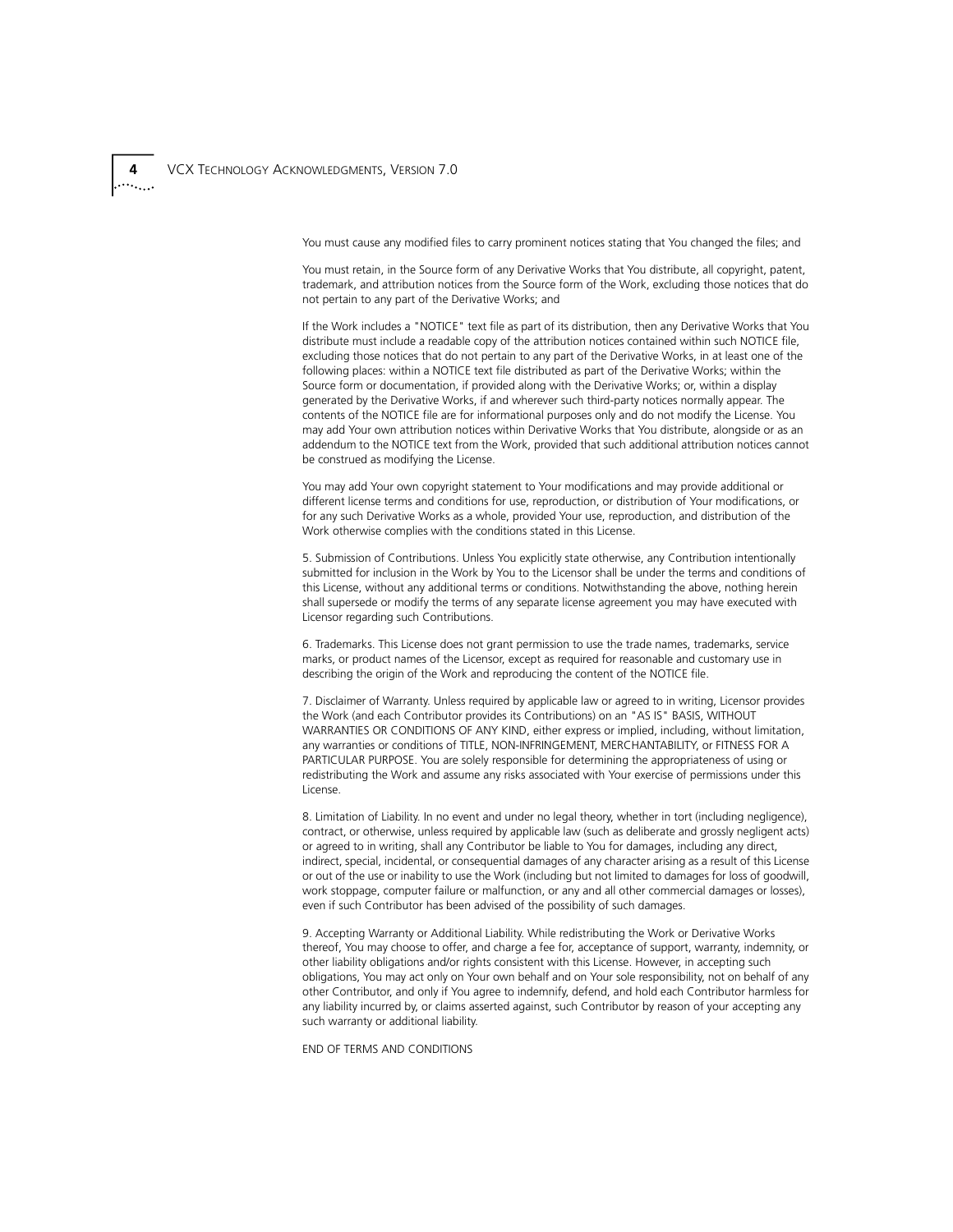## **Emissary (windRiver)** \*\*\* Restricted Rights Legend \*\*\* The programs and information contained herein are licensed only pursuant to a license agreement that contains use, reverse engineering, disclosure, and other restrictions; accordingly, it is "Unpublished--all rights reserved under the applicable copyright laws". Use duplication, or disclosure by the Government is subject to restrictions as set forth in subparagraph (c)(1)(ii) of the Rights in Technical Data and Computer Licensed Programs clause of DFARS 52.227 7013. Copyright 2000 Wind River Systems, Inc. Copyright 1991-1997 Epilogue Technology Corporation. Copyright 1998 Integrated Systems, Inc. All rights reserved. \*\*\* Government Use \*\*\* The Licensed Programs and their documentation were developed at private expense and no part of them is in the public domain. The Licensed Programs are "Restricted Computer Software" as that term is defined in Clause 52.227-19 of the Federal Acquisition Regulations (FAR) and are "Commercial Computer Software" as that \* term is defined in Subpart 227.401 of the Department of Defense Federal Acquisition Regulation Supplement (DFARS). (i) If the licensed Programs are supplied to the Department of Defense (DoD), the Licensed Programs are classified as "Commercial Computer Software" and the Government is acquiring only "restricted rights" in the Licensed Programs and their documentation as that term is defined in Clause 52.227 7013(c)(1) of the DFARS, and (ii) If the Licensed Programs are supplied to any unit or agency of the United States Government other than DoD, the Government's rights in the Licensed Programs and their documentation will be as defined in Clause 52.227-19(c)(2) of the FAR.

### **Java J2SDK** Sun Microsystems, Inc.

Binary Code License Agreement

for the JAVAT2 SOFTWARE DEVELOPMENT KIT (J2SDK), STANDARD EDITION,

VERSION 1.4.2JC

SUN MICROSYSTEMS, INC. ("SUN") IS WILLING TO LICENSE THE SOFTWARE IDENTIFIED BELOW TO YOU ONLY UPON THE CONDITION THAT YOU ACCEPT ALL OF THE TERMS CONTAINED IN THIS BINARY CODE LICENSE AGREEMENT AND SUPPLEMENTAL LICENSE TERMS (COLLECTIVELY "AGREEMENT"). PLEASE READ THE AGREEMENT CAREFULLY. BY DOWNLOADING OR INSTALLING THIS SOFTWARE, YOU ACCEPT THE TERMS OF THE AGREEMENT. INDICATE ACCEPTANCE BY SELECTING THE "ACCEPT" BUTTON AT THE BOTTOM OF THE AGREEMENT. IF YOU ARE NOT WILLING TO BE BOUND BY ALL THE TERMS, SELECT THE "DECLINE" BUTTON AT THE BOTTOM OF THE AGREEMENT AND THE DOWNLOAD OR INSTALL PROCESS WILL NOT CONTINUE.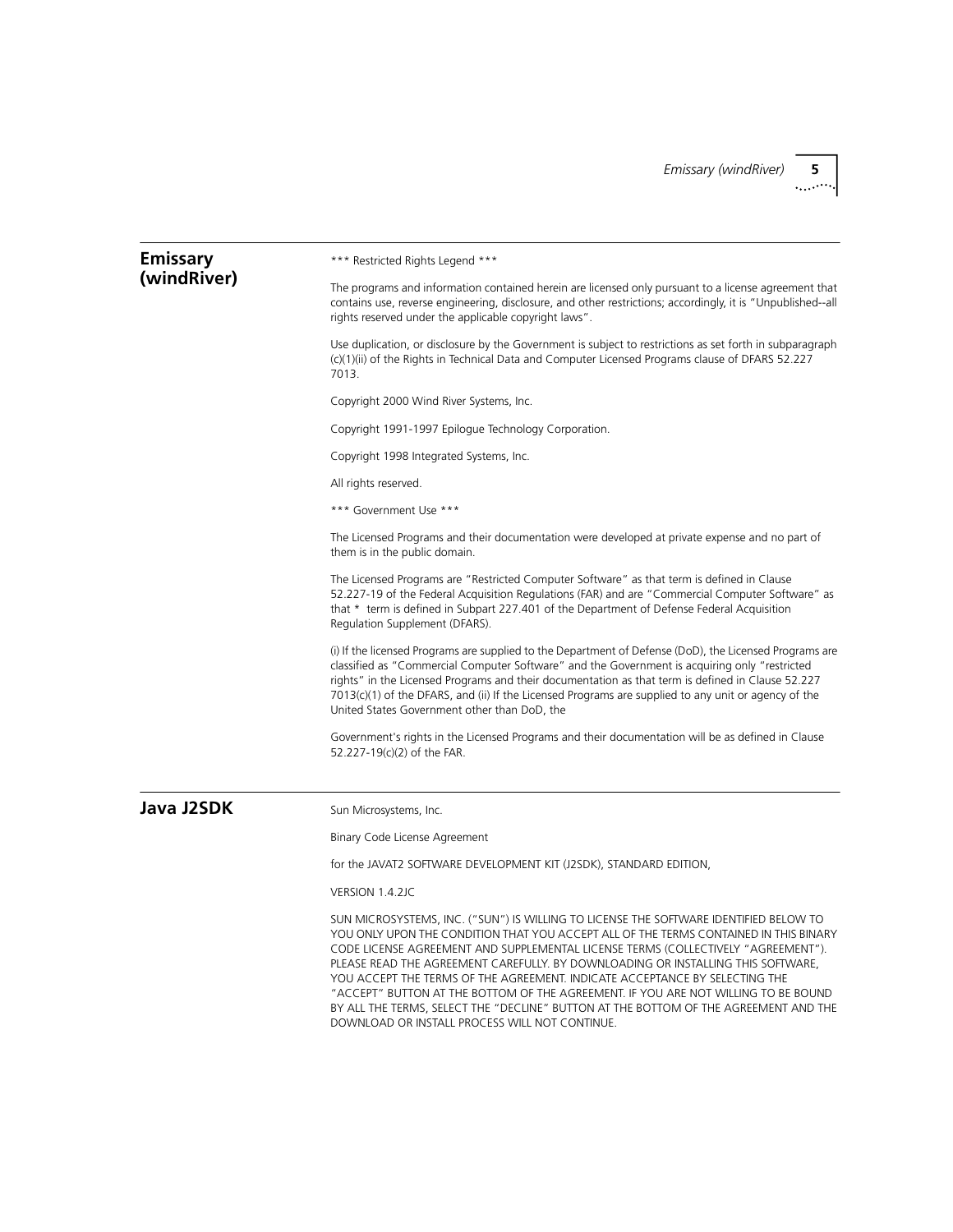**1. DEFINITIONS.** "Software" means the identified above in binary form, any other machine readable materials (including, but not limited to, libraries, source files, header files, and data files), any updates or error corrections provided by Sun, and any user manuals, programming guides and other documentation provided to you by Sun under this Agreement. "Programs" mean Java applets and applications intended to run on the Java 2 Platform, Standard Edition (J2SETM platform) platform on Java-enabled general purpose desktop computers and servers.

**2. LICENSE TO USE.** Subject to the terms and conditions of this Agreement, including, but not limited to the Java Technology Restrictions of the Supplemental License Terms, Sun grants you a non-exclusive, non-transferable, limited license without license fees to reproduce and use internally Software complete and unmodified for the sole purpose of running Programs. Additional licenses for developers and/or publishers are granted in the Supplemental License Terms.

**3. RESTRICTIONS.** Software is confidential and copyrighted. Title to Software and all associated intellectual property rights is retained by Sun and/or its licensors. Unless enforcement is prohibited by applicable law, you may not modify, decompile, or reverse engineer Software. Licensee acknowledges that Licensed Software is not designed or intended for use in the design, construction, operation or maintenance of any nuclear facility. Sun Microsystems, Inc. disclaims any express or implied warranty of fitness for such uses. No right, title or interest in or to any trademark, service mark, logo or trade name of Sun or its licensors is granted under this Agreement. Additional restrictions for developers and/or publishers licenses are set forth in the Supplemental License Terms.

**4. LIMITED WARRANTY.** Sun warrants to you that for a period of ninety (90) days from the date of purchase, as evidenced by a copy of the receipt, the media on which Software is furnished (if any) will be free of defects in materials and workmanship under normal use. Except for the foregoing, Software is provided "AS IS". Your exclusive remedy and Sun's entire liability under this limited warranty will be at Sun's option to replace Software media or refund the fee paid for Software. Any implied warranties on the Software are limited to 90 days. Some states do not allow limitations on duration of an implied warranty, so the above may not apply to you. This limited warranty gives you specific legal rights. You may have others, which vary from state to state.

**5. DISCLAIMER OF WARRANTY.** UNLESS SPECIFIED IN THIS AGREEMENT, ALL EXPRESS OR IMPLIED CONDITIONS, REPRESENTATIONS AND WARRANTIES, INCLUDING ANY IMPLIED WARRANTY OF MERCHANTABILITY, FITNESS FOR A PARTICULAR PURPOSE OR NON-INFRINGEMENT ARE DISCLAIMED, EXCEPT TO THE EXTENT THAT THESE DISCLAIMERS ARE HELD TO BE LEGALLY INVALID.

**6. LIMITATION OF LIABILITY.** TO THE EXTENT NOT PROHIBITED BY LAW, IN NO EVENT WILL SUN OR ITS LICENSORS BE LIABLE FOR ANY LOST REVENUE, PROFIT OR DATA, OR FOR SPECIAL, INDIRECT, CONSEQUENTIAL, INCIDENTAL OR PUNITIVE DAMAGES, HOWEVER CAUSED REGARDLESS OF THE THEORY OF LIABILITY, ARISING OUT OF OR RELATED TO THE USE OF OR INABILITY TO USE SOFTWARE, EVEN IF SUN HAS BEEN ADVISED OF THE POSSIBILITY OF SUCH DAMAGES. In no event will Sun's liability to you, whether in contract, tort (including negligence), or otherwise, exceed the amount paid by you for Software under this Agreement. The foregoing limitations will apply even if the above stated warranty fails of its essential purpose. Some states do not allow the exclusion of incidental or consequential damages, so some of the terms above may not be applicable to you.

**7. SOFTWARE UPDATES PROM SUN.** You acknowledge that at your request or consent optional features of the Software may download, install, and execute applets, applications, software extensions, and updated versions of the Software from Sun ("Software Updates"), which may require you to accept updated terms and conditions for installation. If additional terms and conditions are not presented on installation, the Software Updates will be considered pan of the Software and subject to the terms and conditions of the Agreement.

**8. SOFTWARE FROM SOURCES OTHER THAN SUN.** You acknowledge that, by your use of optional features of the Software and/or by requesting services that require use of the optional features of the Software, the Software may automatically download, install, and execute software applications from sources other than Sun ("Other Software"). Sun makes no representations of a relationship of any kind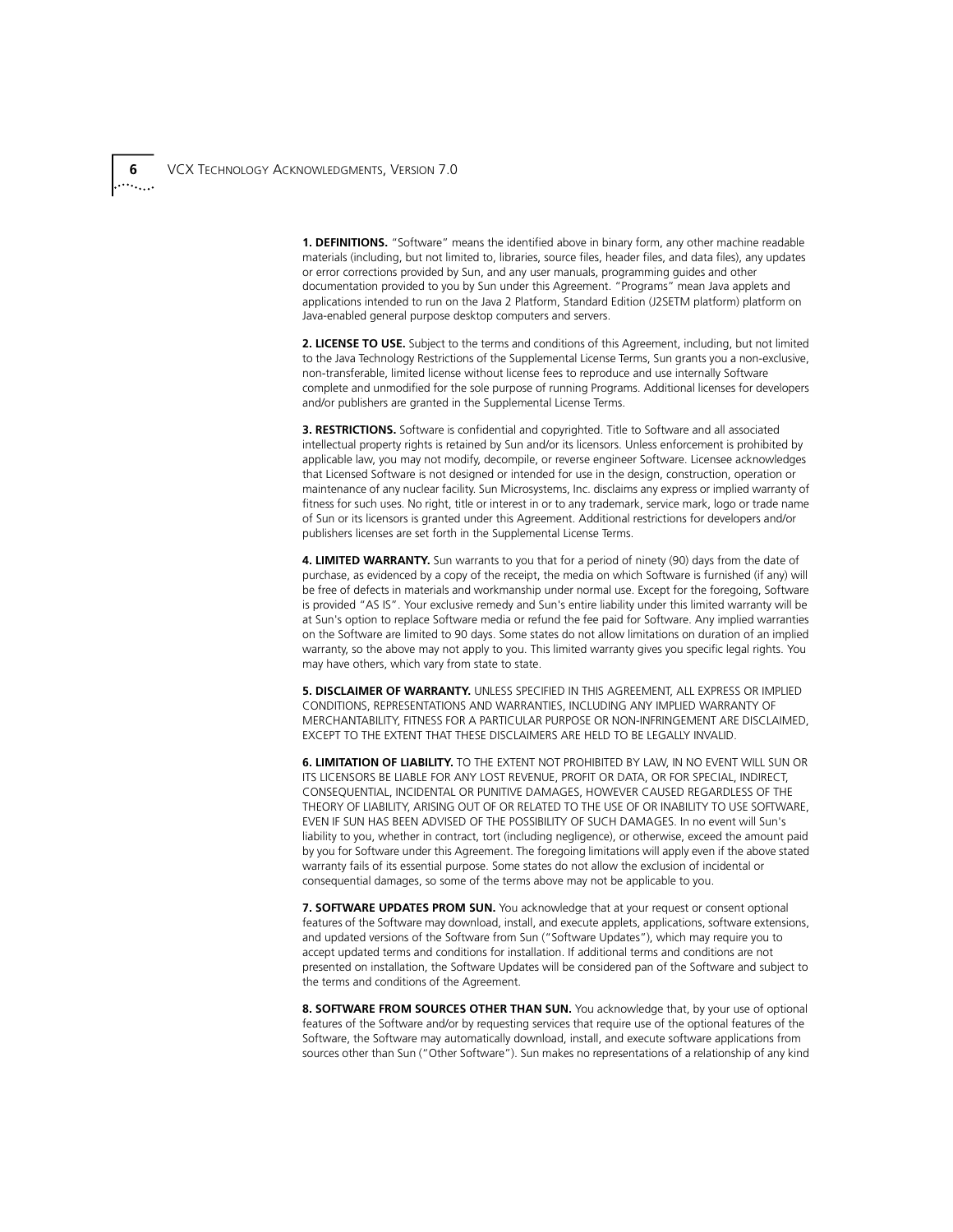to licensors of Other Software. TO THE EXTENT NOT PROHIBITED BY LAW, IN NO EVENT WILL SUN OR ITS LICENSORS BE LIABLE FOR ANY LOST REVENUE, PROFIT OR DATA, OR FOR SPECIAL, INDIRECT, CONSEQUENTIAL, INCIDENTAL OR PUNITIVE DAMAGES, HOWEVER CAUSED REGARDLESS OF THE THEORY OF LIABILITY, ARISING OUT OF OR RELATED TO THE USE OF OR INABILITY TO USE OTHER SOFTWARE, EVEN IF SUN HAS BEEN ADVISED OF THE POSSIBILITY OF SUCH DAMAGES. Some states do not allow the exclusion of incidental or consequential damages, so some of the terms above may not be applicable to you.

**9. TERMINATION.** This Agreement is effective until terminated. You may terminate this Agreement at any time by destroying all copies of Software. This Agreement will terminate immediately without notice from Sun if you fail to comply with any provision of this Agreement.

Either party may terminate this Agreement immediately should any Software become, or in either party's opinion be likely to become, the subject of a claim of infringement of any intellectual property right. Upon Termination, you must destroy all copies of Software.

10. **EXPORT REGULATIONS.** All Software and technical data delivered under this Agreement are subject to US export control laws and may be subject to export or import regulations in other countries. You agree to comply strictly with all such laws and regulations and acknowledge that you have the responsibility to obtain such licenses to export, re-export, or import as may be required after delivery to you.

**11. TRADEMARKS AND LOGOS.** You acknowledge and agree as between you and Sun that Sun owns the SUN, SOLARIS, JAVA, JINI, FORTE, and iPLANET trademarks and all SUN, SOLARIS, JAVA, JINI, FORTE, and iPLANET-related trademarks, service marks, logos and other brand designations ("Sun Marks"), and you agree to comply with the Sun Trademark and Logo Usage Requirements currently located at http://www. sun.com/policies/trademarks. Any use you make of the Sun Marks inures to Sun's benefit.

**12. U.S. GOVERNMENT RESTRICTED RIGHTS.** If Software is being acquired by or on behalf of the U.S. Government or by a U.S. Government prime contractor or subcontractor (at any tier), then the Government's rights in Software and accompanying documentation will be only as set forth in this Agreement; this is in accordance with 48 CFR 227.7201 through 227.7202-4 (for Department of Defense (DOD) acquisitions) and with 48 CFR 2.101 and 12.212 (for non-DOD acquisitions).

**13. GOVERNING LAW.** Any action related to this Agreement will be governed by California law and controlling U.S. federal law. No choice of law rules of any jurisdiction will apply.

**14. SEVERAB1L1TY.** If any provision of this Agreement is held to be unenforceable, this Agreement will remain in effect with the provision omitted, unless omission would frustrate the intent of the parties, in which case this Agreement will immediately terminate.

**15. INTEGRATION.** This Agreement is the entire agreement between you and Sun relating to its subject matter. It supersedes all prior or contemporaneous oral or written communications, proposals, representations and warranties and prevails over any conflicting or additional terms of any quote, order, acknowledgment, or other communication between the parties relating to its subject matter during the term of this Agreement. No modification of this Agreement will be binding, unless in writing and signed by an authorized representative of each party.

#### **SUPPLEMENTAL LICENSE TERMS**

These Supplemental License Terms add to or modify the terms of the Binary Code License Agreement. Capitalized terms not defined in these Supplemental Terms shall have the same meanings ascribed to them in the Binary Code License Agreement. These Supplemental Terms shall supersede any inconsistent or conflicting terms in the Binary Code License Agreement, or in any license contained within the Software.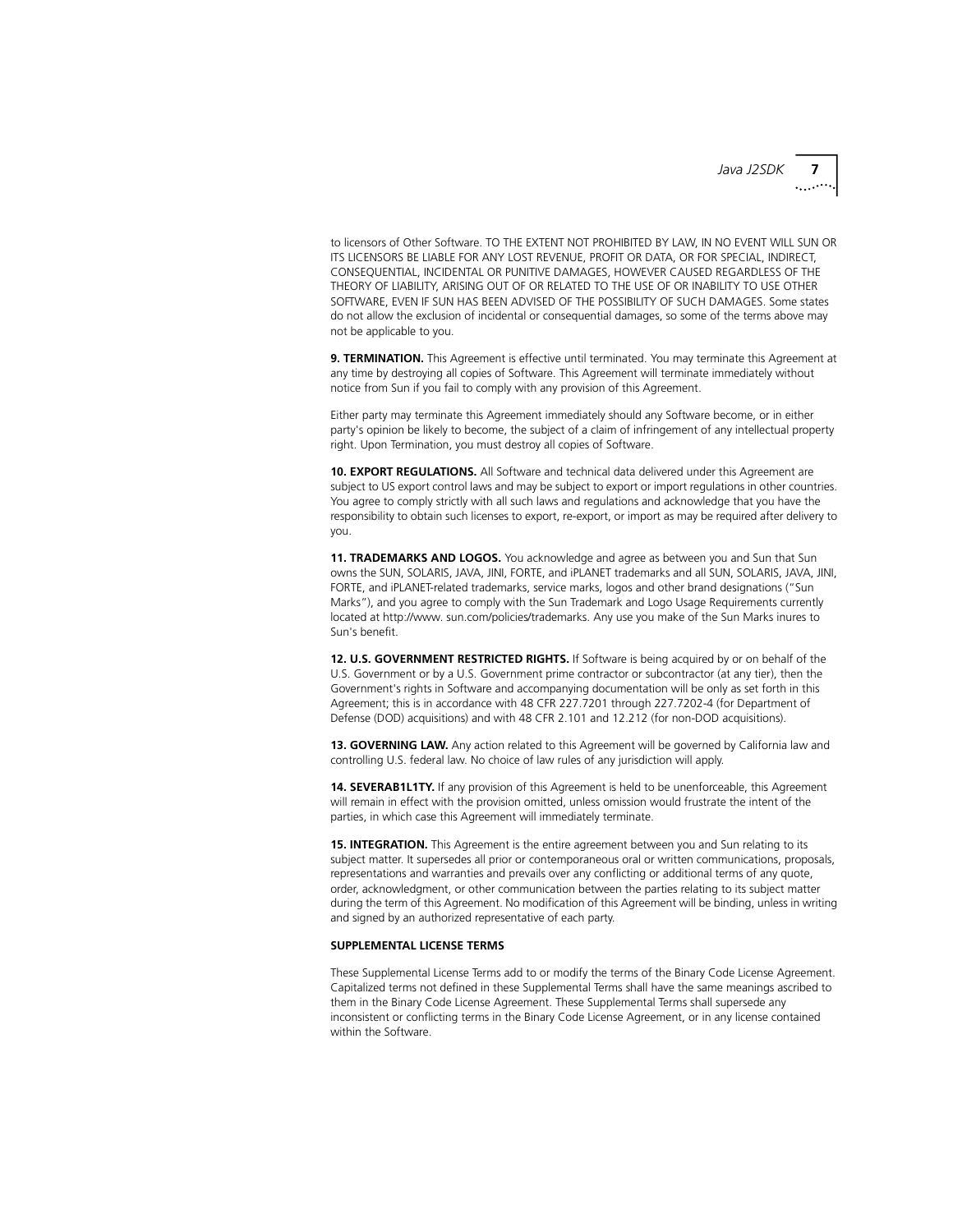**A. Software Internal Use and Development License Grant.** Subject to the terms and conditions of this Agreement, including, but not limited to the Java Technology Restrictions of these Supplemental Terms, Sun grants you a non-exclusive, non-transferable, limited license without fees to reproduce internally and use internally the Software complete and unmodified for the purpose of designing, developing, and testing your Programs.

**B. License to Distribute Software.** Subject to the terms and conditions of this Agreement, including, but not limited to the Java Technology Restrictions of these Supplemental Terms, Sun grants you a non-exclusive, non-transferable, limited license without fees to reproduce and distribute the Software, provided that (i) you distribute the Software complete and unmodified (unless otherwise specified in the applicable README file) and only bundled as part of, and for the sole purpose of running, your Programs, (ii) the Programs add significant and primary functionality to the Software, (iii) you do not distribute additional software intended to replace any component(s) of the Software (unless otherwise specified in the applicable README file), (iv) you do not remove or alter any proprietary legends or notices contained in the Software, (v) you only distribute the Software subject to a license agreement that protects Sun's interests consistent with the terms contained in this Agreement, and (vi) you agree to defend and indemnify Sun and its licensors from and against any damages, costs, liabilities, settlement amounts and/or expenses (including attorneys' fees) incurred in connection with any claim, lawsuit or action by any third party that arises or results from the use or distribution of any and all Programs and/or Software.

**C. License to Distribute Redistributable?.** Subject to the terms and conditions of this Agreement, including but not limited to the Java Technology Restrictions of these Supplemental Terms, Sun grants you a non-exclusive, non-transferable, limited license without fees to reproduce and distribute those files specifically identified as redistributable in the Software "README" file ("Redistributables") provided that: (i) you distribute the Redistributables complete and unmodified (unless otherwise specified in the applicable README file), and only bundled as part of Programs, (ii) you do not distribute additional software intended to supersede any component(s) of the Redistributables (unless otherwise specified in the applicable README file), (iii) you do not remove or alter any proprietary legends or notices contained in or on the Redistributables, (iv) you only distribute the Redislributables pursuant to a license agreement that protects Sun's interests consistent with the terms contained in the Agreement, (v) you agree to defend and indemnify Sun and its licensors from and against any damages, costs, liabilities, settlement amounts and/or expenses (including attorneys' fees) incurred in connection with any claim, lawsuit or action by any third party that arises or results from the use or distribution of any and all Programs and/or Software.

**D. Java Technology Restrictions.** You may not modify the Java Platform Interface ("JPI", identified as classes contained within the "Java" package or any subpackages of the "Java" package), by creating additional classes within the JPI or otherwise causing the addition to or modification of the classes in the JPI. In the event that you create an additional class and associated API(s) which (i) extends the functionality of the Java platform, and (ii) is exposed to third party software developers for the purpose of developing additional software which invokes such additional API, you must promptly publish broadly an accurate specification for such API for free use by all developers. You may not create, or authorize your licensees to create, additional classes, interfaces, or subpackages that are in any way identified as "Java", "javax", "sun" or similar convention as specified by Sun in any naming convention designation.

**E. Distribution by Publishers.** This section pertains to your distribution of the Software with your printed book or magazine (as those terms are commonly used in the industry) relating to Java technology ("Publication"). Subject to and conditioned upon your compliance with the restrictions and obligations contained in the Agreement, in addition to the license granted in Paragraph 1 above, Sun hereby grants to you a non-exclusive, nontransferable limited right to reproduce complete and unmodified copies of the Software on electronic media (the "Media") for the sole purpose of inclusion and distribution with your Publication(s), subject to the following terms: (i) You may not distribute the Software on a stand-alone basis; it must be distributed with your Publications); (ii) You are responsible for downloading the Software from the applicable Sun web site; (iii) You must refer to the Software as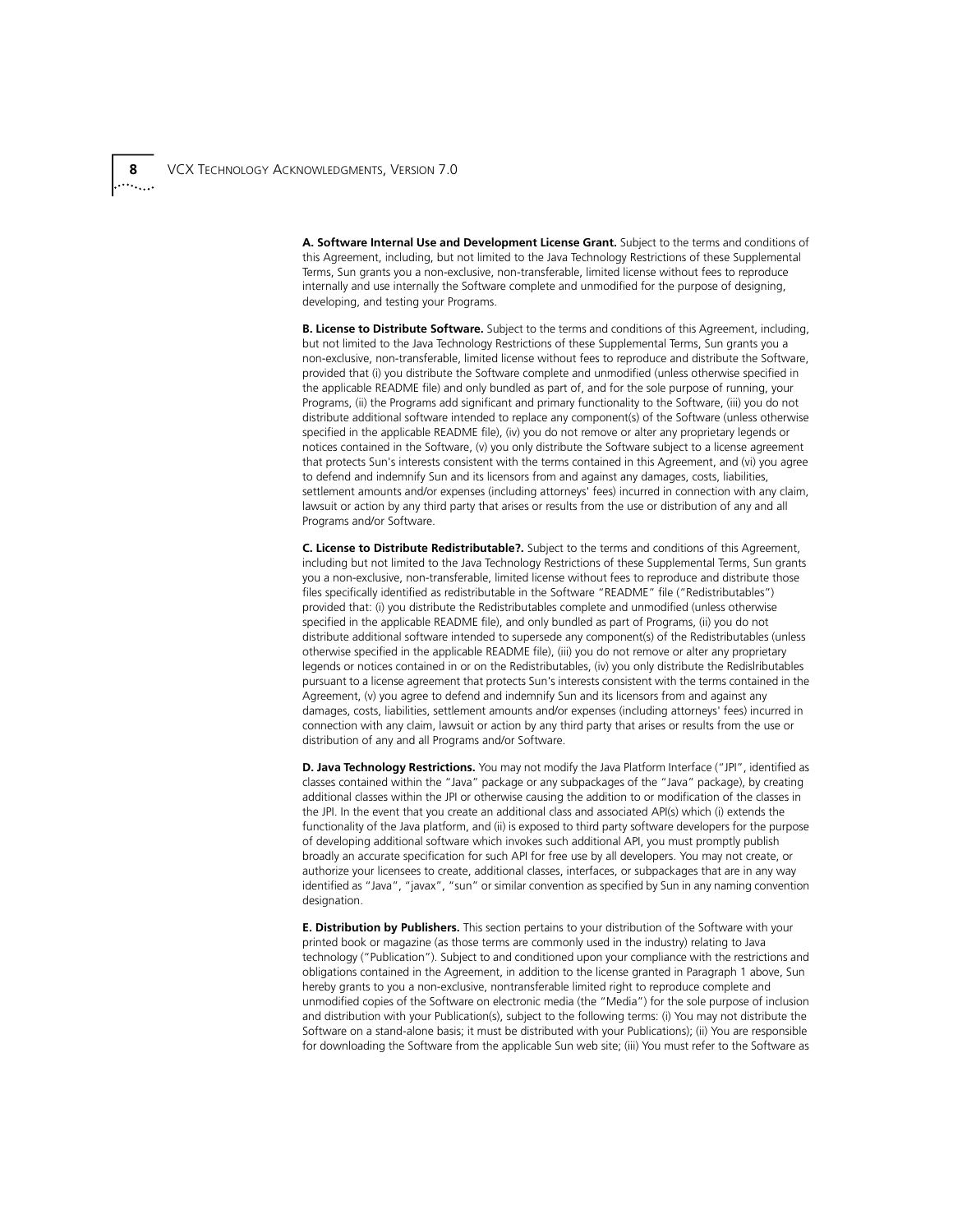JavaTM 2 Software Development Kit, Standard Edition, Version 1.4.2; (iv) The Software must be reproduced in its entirety and without any modification whatsoever (including, without limitation, the Binary Code License and Supplemental License Terms accompanying the Software and proprietary rights notices contained in the Software); (v) The Media label shall include the following information: Copyright 2003, Sun Microsystems, Inc. All rights reserved. Use is subject to license terms. Sun, Sun Microsystems, the Sun logo, Solaris, Java, the Java Coffee Cup logo, J2SE, and all trademarks and logos based on Java are trademarks or registered trademarks of Sun Microsystems, Inc. in the U.S. and other countries. This information must be placed on the Media label in such a manner as to only apply to the Sun Software; (vi) You must clearly identify the Software as Sun's product on the Media holder or Media label, and you may not state or imply that Sun is responsible for any third-party software contained on the Media; (vii) You may not include any third party software on the Media which is intended to be a replacement or substitute for the Software; (viii) You shall indemnify Sun for all damages arising from your failure to comply with the requirements of this Agreement. In addition, you shall defend, at your expense, any and all claims brought against Sun by third parties, and shall pay all damages awarded by a court of competent jurisdiction, or such settlement amount negotiated by you, arising out of or in connection with your use, reproduction or distribution of the Software and/or the Publication. Your obligation to provide indemnification under this section shall arise provided that Sun: (i) provides you prompt notice of the claim; (ii) gives you sole control of the defense and settlement of the claim; (iii) provides you, at your expense, with all available information, assistance and authority to defend; and (iv) has not compromised or settled such claim without your prior written consent; and (ix) You shall provide Sun with a written notice for each Publication; such notice shall include the following information: (1) title of Publication, (2) author(s), (3) date of Publication, and (4) ISBN or ISSN numbers. Such notice shall be sent to Sun Microsystems, Inc., 4150 Network Circle, M/S USCA12-110, Santa Clara, California 95054, U.S.A, Attention: Contracts Administration.

**F. Source Code.** Software may contain source code that, unless expressly licensed for other purposes, is provided solely for reference purposes pursuant to the terms of this Agreement. Source code may not be redistributed unless expressly provided for in this Agreement.

**G. Third Party Code.** Additional copyright notices and license terms applicable to portions of the Software are set forth in the THIRDPARTYLICENSEREADME.txt file. In addition to any terms and conditions of any third party opensource/freeware license identified in the THIRDPARTYLICENSEREADME.txt file, the disclaimer of warranty and limitation of liability provisions in paragraphs 5 and 6 of the Binary Code License Agreement shall apply to all Software in this distribution.

For inquiries please contact: Sun Microsystems, Inc., 4150 Network Circle, Santa Clara, California 95054, U.S.A. (LFI#130039/Form ID#011801)

#### **DO NOT TRANSLATE OR LOCALIZE.**

#### **CS CodeViewer v1.0**

A) The following software may be included in this product: CS CodeViewer vl.O; Use of any of this software is governed by the terms of the license below:

Copyright 1999 by CoolServlets.com.

Any errors or suggested improvements to this class can be reported as instructed on CoolServlets.com. We hope you enjoy this program... your comments will encourage further development! This software is distributed under the terms of the BSD License. Redistribution and use in source and binary forms, with or without modification, are permitted provided that the following conditions are met;

1. Redistributions of source code must retain the above copyright notice, this list of conditions and the following disclaimer.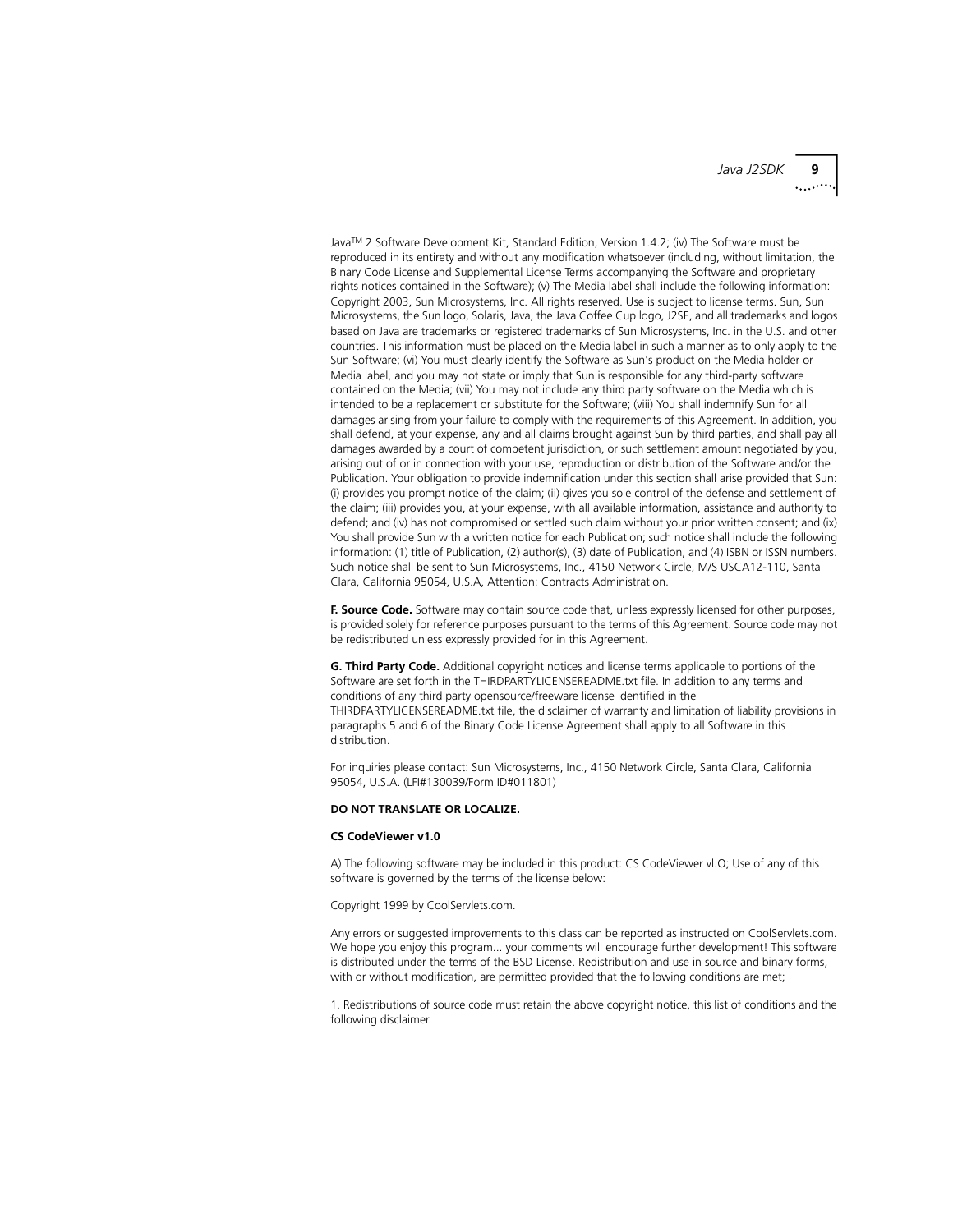2. Redistributions in binary form must reproduce the above copyright notice, this list of conditions and the following disclaimer in the documentation and/or other materials provided with the distribution.

Neither name of CoolServlets.com nor the names of its contributors may be used to endorse or promote products derived from this software without specific prior written permission.

THIS SOFTWARE IS PROVIDED BY COOLSERVLETS.COM AND CONTRIBUTORS "AS IS" AND ANY EXPRESS OR IMPLIED WARRANTIES, INCLUDING, BUT NOT LIMITED TO, THE IMPLIED WARRANTIES OF MERCHANTABILHY AND FITNESS FOR A PARTICULAR PURPOSE ARE DISCLAIMED. IN NO EVENT SHALL THE AUTHOR OR CONTRIBUTORS BE LIABLE FOR ANY DIRECT, INDIRECT, INCIDENTAL, SPECIAL, EXEMPLARY, OR CONSEQUENTIAL DAMAGES (INCLUDING, BUT NOT LIMITED TO, PROCUREMENT OF SUBSTITUTE GOODS OR SERVICES; LOSS OF USE, DATA, OR PROFITS; OR BUSINESS INTERRUPTION) HOWEVER CAUSED AND ON ANY THEORY OF LIABILITY, WHETHER IN CONTRACT, STRICT LIABILITY, OR TORT (INCLUDING NEGLIGENCE OR OTHERWISE) ARISING IN ANY WAY OUT OF THE USE OF THIS SOFTWARE, EVEN IF ADVISED OF THE POSSIBILITY OF SUCH DAMAGE."

#### **DBS and 3xDES**

B) The following software may be included in this product: DBS and 3xDES; Use of any of this software is governed by the terms of the license below:

#### **"Copyright 2000 by JefPoskanzer <jef@acme.com>. All rights reserved.**

Redistribution and use in source and binary forms, with or without modification, are permitted provided that the following conditions are met:

1. Redistributions of source code must retain the above copyright notice, this list of conditions and the following disclaimer.

2. Redistributions in binary form must reproduce the above copyright notice, this list of conditions and the following disclaimer in the documentation and/or other materials provided with the distribution.

THIS SOFTWARE IS PROVIDED BY THE AUTHOR AND CONTRIBUTORS "AS IS" AND ANY EXPRESS OR IMPLIED WARRANTIES, INCLUDING, BUT NOT LIMITED TO, THE IMPLIED WARRANTIES OF MERCHANTABILITY AND FITNESS FOR A PARTICULAR PURPOSE ARE DISCLAIMED. IN NO EVENT SHALL THE AUTHOR OR CONTRIBUTORS BE LIABLE FOR ANY DIRECT, INDIRECT, INCIDENTAL, SPECIAL, EXEMPLARY, OR CONSEQUENTIAL DAMAGES (INCLUDING, BUT NOT LIMITED TO, PROCUREMENT OF SUBSTITUTE GOODS OR SERVICES; LOSS OF USE, DATA, OR PROFITS; OR BUSINESS INTERRUPTION) HOWEVER CAUSED AND ON ANY THEORY OF LIABILITY, WHETHER IN CONTRACT, STRICT LIABILITY, OR TORT (INCLUDING NEGLIGENCE OR OTHERWISE) ARISING IN ANY WAY OUT OF THE USE OF THIS SOFTWARE, EVEN IF ADVISED OF THE POSSIBILITY OF SUCH DAMAGE."

#### **Crimson V1.1.1**

C) The following software may be included in this product: Crimson v1.1.1; Use of any of this software is governed by the terms of the license below:

The Apache Software License, version 1.1

Copyright (c) 1999-2000 The Apache Software Foundation. All rights reserved.

Redistribution and use in source and binary forms, with or without modification, are permitted provided that the following conditions are met:

1. Redistributions of source code must retain the above copyright notice, this list of conditions and the following disclaimer.

 $\cdots$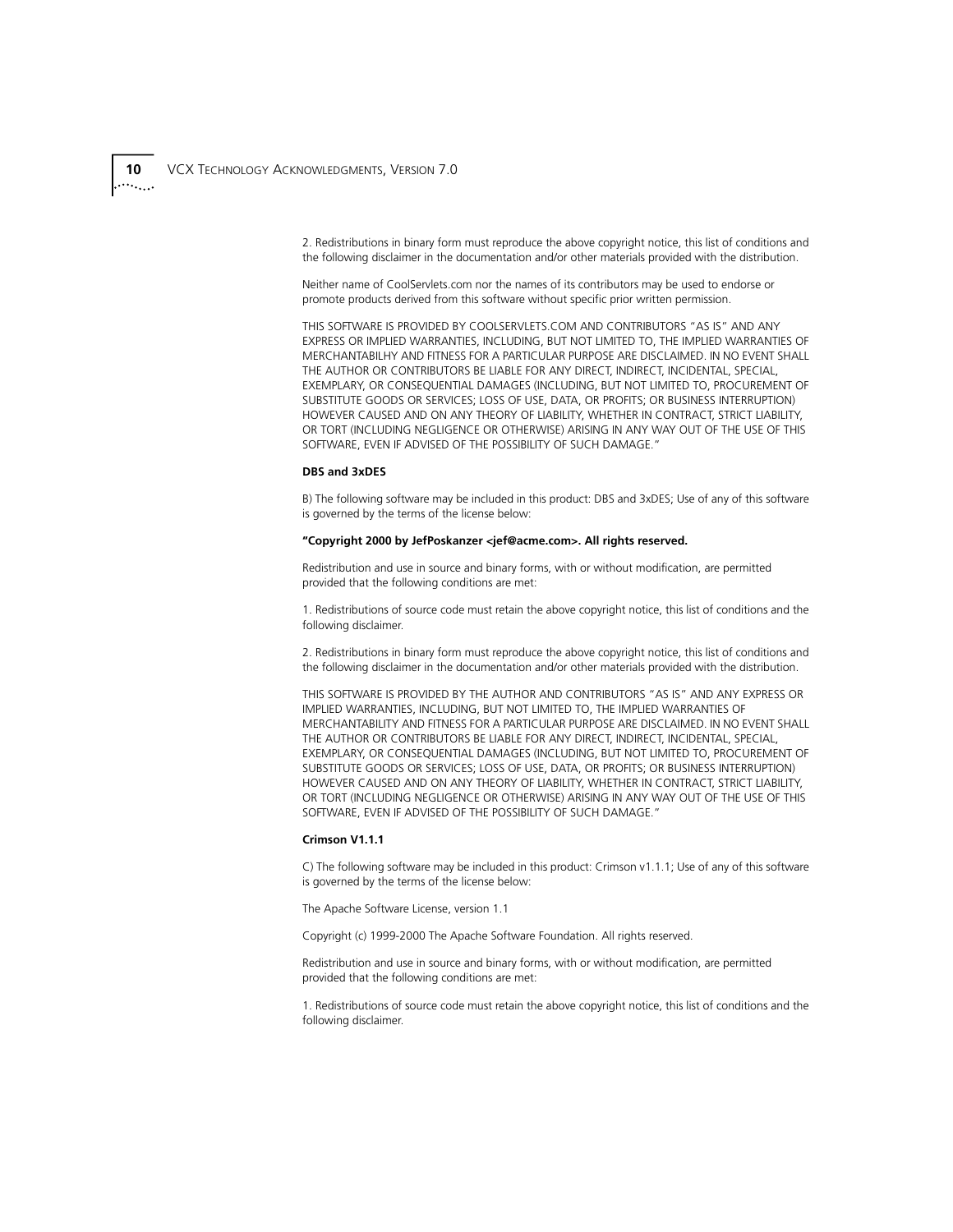2. Redistributions in binary form must reproduce the above copyright notice, this list of conditions and the following disclaimer in the documentation and/or other materials provided with the distribution.

3. The end-user documentation included with the redistribution, if any, must include the following acknowledgment:

"This product includes software developed by the Apache Software Foundation (http://www.apache.org/)."

Alternately, this acknowledgment may appear in the software itself, if and wherever such third-party acknowledgments normally appear.

4. The names "Crimson" and "Apache Software Foundation" must not be used to endorse or promote products derived from this software without prior written permission. For written permission, please contact apache@apache.org.

5. Products derived from this software may not be called "Apache", nor may "Apache" appear in their name, without prior written permission of the Apache Software Foundation.

THIS SOFTWARE IS PROVIDED "AS IS'' AND AMY EXPRESSED OR IMPLIED WARRANTIES, INCLUDING, BUT NOT LIMITED TO, THE IMPLIED WARRANTIES OF MERCHANTABILITY AMD FITNESS FOR A PARTICULAR PURPOSE ARE DISCLAIMED. IN NO EVENT SHALL THE APACHE SOFTWARE FOUNDATION OR ITS CONTRIBUTORS BE LIABLE FOR ANY DIRECT, INDIRECT, INCIDENTAL, SPECIAL, EXEMPLARY, OR CONSEQUENTIAL DAMAGES (INCLUDING, BUT NOT LIMITED TO, PROCUREMENT OF SUBSTITUTE GOODS OR SERVICES; LOSS OF USE, DATA, OR PROFITS; OR BUSINESS INTERRUPTION) HOWEVER CAUSED AND ON ANY THEORY OF LIABILITY, WHETHER IN CONTRACT, STRICT LIABILITY, OR TORT (INCLUDING NEGLIGENCE OR OTHERWISE) ARISING IN ANY WAY OUT OF THE USE OF THIS SOFTWARE, EVEN IF ADVISED OF THE POSSIBILITY OF SUCH DAMAGE.

This software consists of voluntary contributions made by many individuals on behalf of the Apache Software Foundation and was originally based on software copyright (c) 1999, International Business Machines, Inc., http://www.ibm.com.

#### **Xalan J2**

D) The following software may be included in this product: Xalan J2; Use of any of this software is governed by the terms of the license below:

The Apache Software License, Version 1.1

Copyright (c) 1999-2000 The Apache Software Foundation. All rights reserved.

Redistribution and use in source and binary forms, with or without modification, are permitted provided that the following conditions are met:

1. Redistributions of source code must retain the above copyright notice, this list of conditions and the following disclaimer.

2. Redistributions in binary form must reproduce the above copyright notice, this list of conditions and the following disclaimer in the documentation and/or other materials provided with the distribution.

3. The end-user documentation included with the redistribution, if any, must include the following acknowledgment:

"This product includes software developed by the Apache Software Foundation (http://www.apache.org/)." Alternately, this acknowledgment may appear in the software itself, if and wherever such third-party acknowledgments normally appear.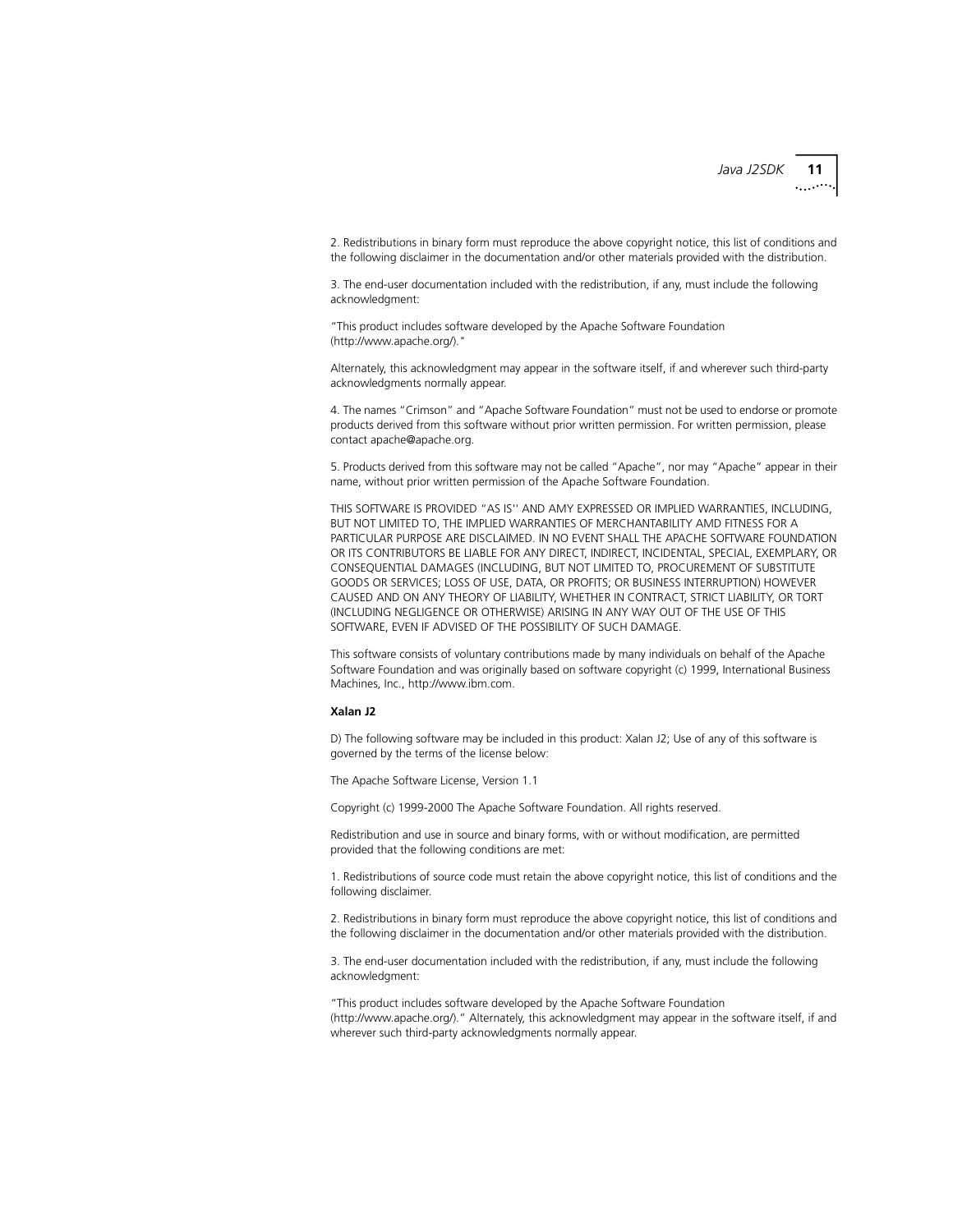ورزوده

4. The names "Xalan" and "Apache Software Foundation" must not be used to endorse or promote products derived from this software without prior written permission. For written permission, please contact apache@apache.org.

5. Products derived from this software may not be called "Apache", nor may "Apache" appear in their name, without prior written permission of the Apache Software Foundation.

THIS SOFTWARE IS PROVIDED "AS IS'' AND ANY EXPRESSED OR IMPLIED WARRANTIES, INCLUDING, BUT NOT LIMITED TO, THE IMPLIED WARRANTIES OF MERCHANTABILITY AND FITNESS FOR A PARTICULAR PURPOSE ARE DISCLAIMED. IN NO EVENT SHALL THE APACHE SOFTWARE FOUNDATION OR ITS CONTRIBUTORS BE LIABLE FOR ANY DIRECT, INDIRECT, INCIDENTAL, SPECIAL, EXEMPLARY, OR CONSEQUENTIAL DAMAGES (INCLUDING, BUT NOT LIMITED TO, PROCUREMENT OF SUBSTITUTE GOODS OR SERVICES; LOSS OF USE, DATA, OR PROFITS; OR BUSINESS INTERRUPTION) HOWEVER CAUSED AND ON ANY THEORY OF LIABILITY, WHETHER IN CONTRACT, STRICT LIABILITY, OR TORT (INCLUDING NEGLIGENCE OR OTHERWISE) ARISING IN ANY WAY OUT OF THE USE OF THIS SOFTWARE, EVEN IF ADVISED OF THE POSSIBILITY OF SUCH DAMAGE.

This software consists of voluntary contributions made by many individuals on behalf of the Apache Software Foundation and was originally based on software copyright (c) 1999, International Business Machines, Inc., http://www.ibm.com.

#### **NSIS 1.0j**

E) The following software may be included in this product: NSIS 1.Oj; Use of any of this software is governed by the terms of the license below:

Copyright (C) 1999-2000 Nullsoft, Inc.

This software is provided 'as-is', without any express or implied warranty. In no event will the authors be held liable for any damages arising from the use of this software. Permission is granted to anyone to use this software for any purpose, including commercial applications, and to alter it and redistribute it freely, subject to the following restrictions:

1. The origin of this software must not be misrepresented; you must not claim that you wrote the original software. If you use this software in a product, an acknowledgment in the product documentation would be appreciated but is not required.

2. Altered source versions must be plainly marked as such, and must not be misrepresented as being the original software.

3. This notice may not be removed or altered from any source distribution. Justin Frankel justin@nullsoft.com"

#### **IBM**

F) Some Portions licensed from IBM are available at: http://oss.software.ibm.com/icu4i/

#### **Eastman Kokak Company**

G) Portions Copyright Eastman Kodak Company 1992

#### **Lucida**

H) Lucida is a registered trademark or trademark of Bigelow & Holmes in the U.S. and other countries.

#### **Taligent**

I) Portions licensed from Taligent, Inc.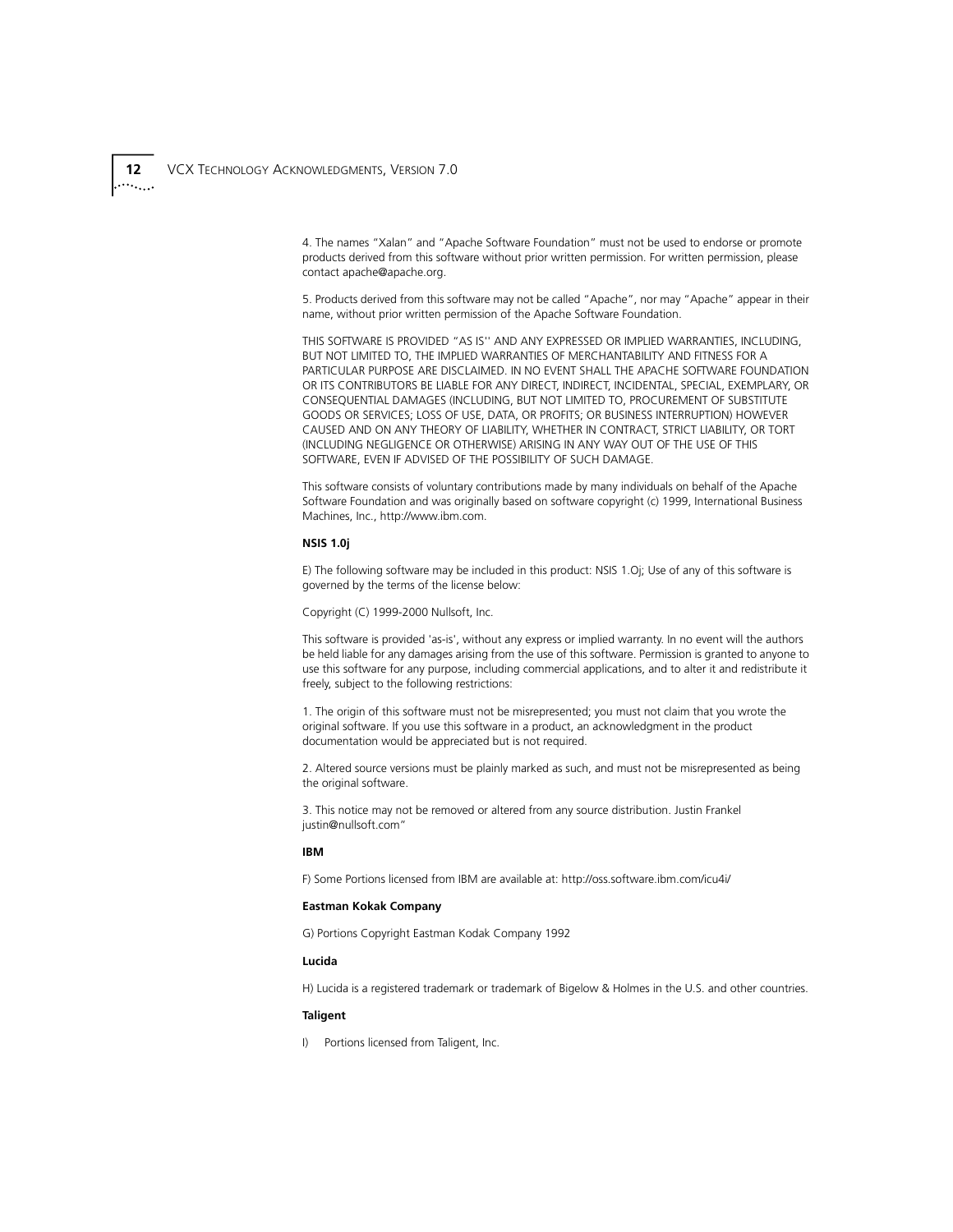**NETSNMP** ARISING OUT OF OR IN CONNECTION WITH THE USE OR PERFORMANCE OF THIS SOFTWARE.

Part 2: Networks Associates Technology, Inc copyright notice (BSD)

Copyright (c) 2001-2003, Networks Associates Technology, Inc

All rights reserved.

Redistribution and use in source and binary forms, with or without modification, are permitted provided that the following conditions are met:

\* Redistributions of source code must retain the above copyright notice, this list of conditions and the following disclaimer.

\* Redistributions in binary form must reproduce the above copyright notice, this list of conditions and the following disclaimer in the documentation and/or other materials provided with the distribution.

\* Neither the name of the Networks Associates Technology, Inc nor the names of its contributors may be used to endorse or promote products derived from this software without specific prior written permission.

THIS SOFTWARE IS PROVIDED BY THE COPYRIGHT HOLDERS AND CONTRIBUTORS ``AS IS'' AND ANY EXPRESS OR IMPLIED WARRANTIES, INCLUDING, BUT NOT LIMITED TO, THE IMPLIED WARRANTIES OF MERCHANTABILITY AND FITNESS FOR A PARTICULAR PURPOSE ARE DISCLAIMED. IN NO EVENT SHALL THE COPYRIGHT HOLDERS OR CONTRIBUTORS BE LIABLE FOR ANY DIRECT, INDIRECT, INCIDENTAL, SPECIAL, EXEMPLARY, OR CONSEQUENTIAL DAMAGES (INCLUDING, BUT NOT LIMITED TO, PROCUREMENT OF SUBSTITUTE GOODS OR SERVICES; LOSS OF USE, DATA, OR PROFITS; OR BUSINESS INTERRUPTION) HOWEVER CAUSED AND ON ANY THEORY OF LIABILITY, WHETHER IN CONTRACT, STRICT LIABILITY, OR TORT (INCLUDING NEGLIGENCE OR OTHERWISE) ARISING IN ANY WAY OUT OF THE USE OF THIS SOFTWARE, EVEN IF ADVISED OF THE POSSIBILITY OF SUCH DAMAGE.

---- Part 3: Cambridge Broadband Ltd. copyright notice (BSD) -----

Portions of this code are copyright (c) 2001-2003, Cambridge Broadband Ltd.

All rights reserved.

Redistribution and use in source and binary forms, with or without modification, are permitted provided that the following conditions are met:

\* Redistributions of source code must retain the above copyright notice, this list of conditions and the following disclaimer.

\* Redistributions in binary form must reproduce the above copyright notice, this list of conditions and the following disclaimer in the documentation and/or other materials provided with the distribution.

\* The name of Cambridge Broadband Ltd. may not be used to endorse or promote products derived from this software without specific prior written permission.

THIS SOFTWARE IS PROVIDED BY THE COPYRIGHT HOLDER "AS IS" AND ANY EXPRESS OR IMPLIED WARRANTIES, INCLUDING, BUT NOT LIMITED TO, THE IMPLIED WARRANTIES OF MERCHANTABILITY AND FITNESS FOR A PARTICULAR PURPOSE ARE DISCLAIMED. IN NO EVENT SHALL THE COPYRIGHT HOLDER BE LIABLE FOR ANY DIRECT, INDIRECT, INCIDENTAL, SPECIAL, EXEMPLARY, OR CONSEQUENTIAL DAMAGES (INCLUDING, BUT NOT LIMITED TO, PROCUREMENT OF SUBSTITUTE GOODS OR SERVICES; LOSS OF USE, DATA, OR PROFITS; OR BUSINESS INTERRUPTION) HOWEVER CAUSED AND ON ANY THEORY OF LIABILITY, WHETHER IN CONTRACT, STRICT LIABILITY, OR TORT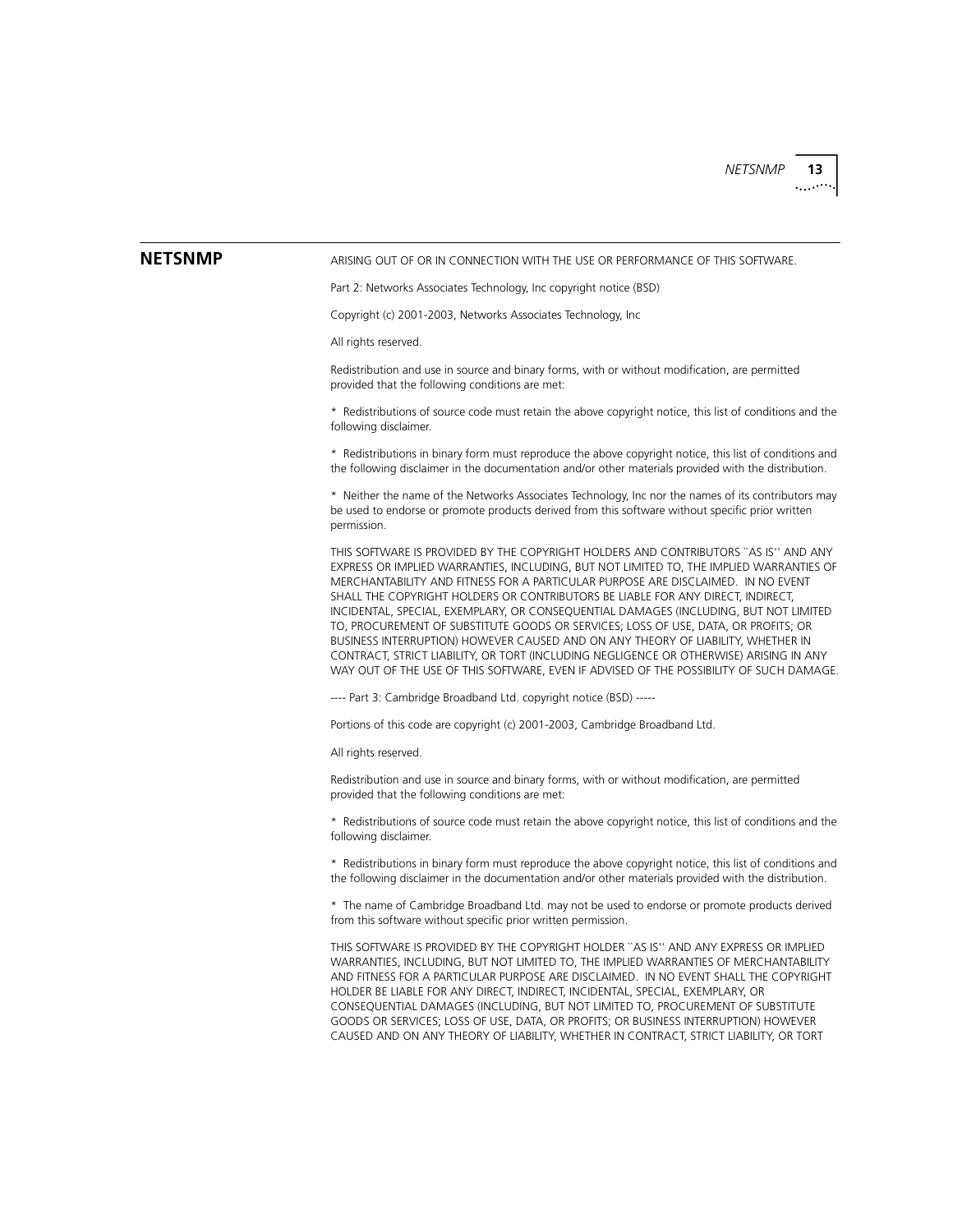(INCLUDING NEGLIGENCE OR OTHERWISE) ARISING IN ANY WAY OUT OF THE USE OF THIS SOFTWARE, EVEN IF ADVISED OF THE POSSIBILITY OF SUCH DAMAGE.

---- Part 4: Sun Microsystems, Inc. copyright notice (BSD) -----

Copyright © 2003 Sun Microsystems, Inc., 4150 Network Circle, Santa Clara, California 95054, U.S.A. All rights reserved.

Use is subject to license terms below.

This distribution may include materials developed by third parties.

Sun, Sun Microsystems, the Sun logo and Solaris are trademarks or registered trademarks of Sun Microsystems, Inc. in the U.S. and other countries.

Redistribution and use in source and binary forms, with or without modification, are permitted provided that the following conditions are met:

\* Redistributions of source code must retain the above copyright notice, this list of conditions and the following disclaimer.

\* Redistributions in binary form must reproduce the above copyright notice, this list of conditions and the following disclaimer in the documentation and/or other materials provided with the distribution.

\* Neither the name of the Sun Microsystems, Inc. nor the names of its contributors may be used to endorse or promote products derived from this software without specific prior written permission.

THIS SOFTWARE IS PROVIDED BY THE COPYRIGHT HOLDERS AND CONTRIBUTORS ``AS IS'' AND ANY EXPRESS OR IMPLIED WARRANTIES, INCLUDING, BUT NOT LIMITED TO, THE IMPLIED WARRANTIES OF MERCHANTABILITY AND FITNESS FOR A PARTICULAR PURPOSE ARE DISCLAIMED. IN NO EVENT SHALL THE COPYRIGHT HOLDERS OR CONTRIBUTORS BE LIABLE FOR ANY DIRECT, INDIRECT, INCIDENTAL, SPECIAL, EXEMPLARY, OR CONSEQUENTIAL DAMAGES (INCLUDING, BUT NOT LIMITED TO, PROCUREMENT OF SUBSTITUTE GOODS OR SERVICES; LOSS OF USE, DATA, OR PROFITS; OR BUSINESS INTERRUPTION) HOWEVER CAUSED AND ON ANY THEORY OF LIABILITY, WHETHER IN CONTRACT, STRICT LIABILITY, OR TORT (INCLUDING NEGLIGENCE OR OTHERWISE) ARISING IN ANY WAY OUT OF THE USE OF THIS SOFTWARE, EVEN IF ADVISED OF THE POSSIBILITY OF SUCH DAMAGE.

---- Part 5: Sparta, Inc copyright notice (BSD) -----

Copyright (c) 2003-2004, Sparta, Inc

All rights reserved.

Redistribution and use in source and binary forms, with or without modification, are permitted provided that the following conditions are met:

\* Redistributions of source code must retain the above copyright notice, this list of conditions and the following disclaimer.

\* Redistributions in binary form must reproduce the above copyright notice, this list of conditions and the following disclaimer in the documentation and/or other materials provided with the distribution.

\* Neither the name of Sparta, Inc nor the names of its contributors may be used to endorse or promote products derived from this software without specific prior written permission.

THIS SOFTWARE IS PROVIDED BY THE COPYRIGHT HOLDERS AND CONTRIBUTORS ``AS IS'' AND ANY EXPRESS OR IMPLIED WARRANTIES, INCLUDING, BUT NOT LIMITED TO, THE IMPLIED WARRANTIES OF MERCHANTABILITY AND FITNESS FOR A PARTICULAR PURPOSE ARE DISCLAIMED. IN NO EVENT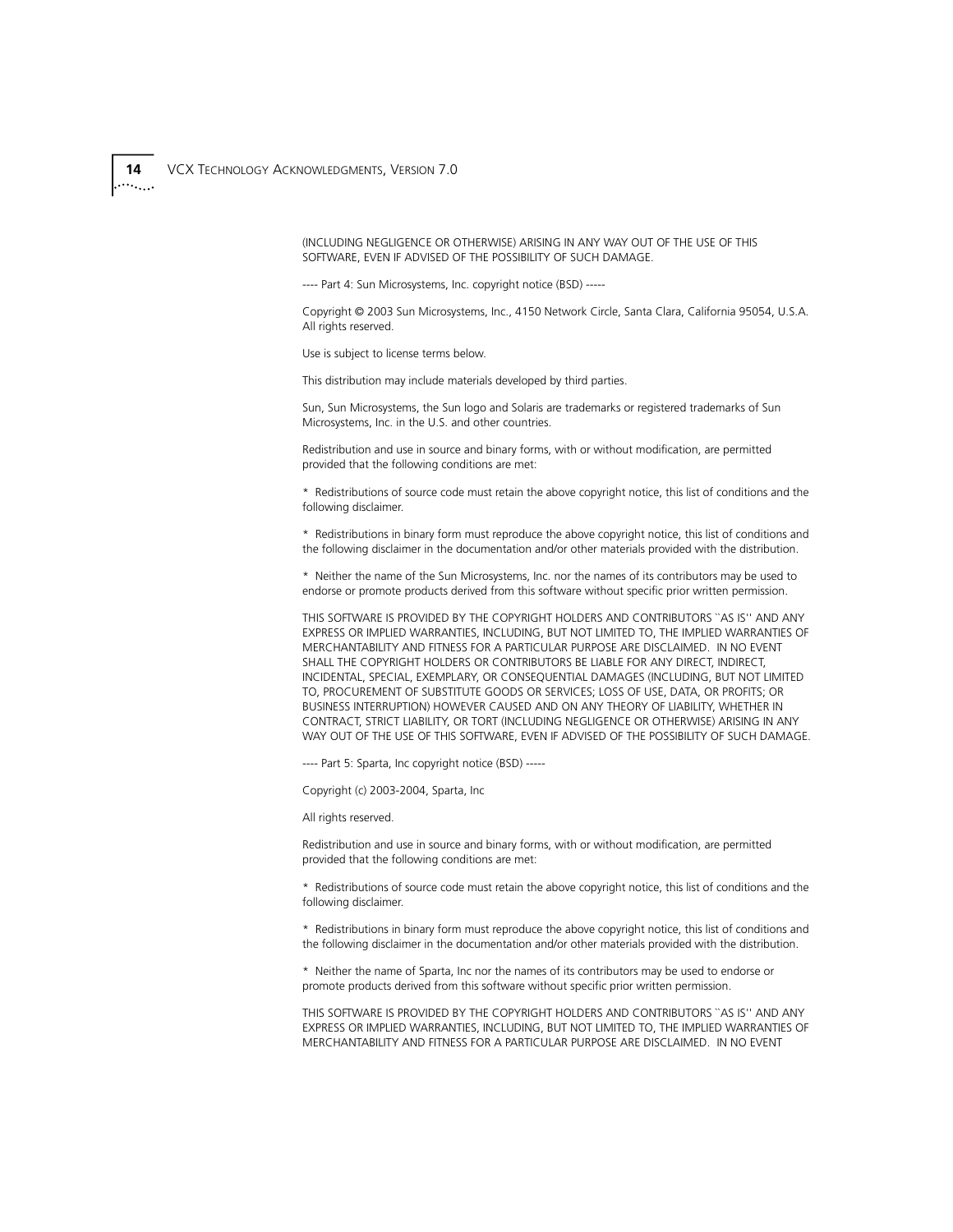SHALL THE COPYRIGHT HOLDERS OR CONTRIBUTORS BE LIABLE FOR ANY DIRECT, INDIRECT, INCIDENTAL, SPECIAL, EXEMPLARY, OR CONSEQUENTIAL DAMAGES (INCLUDING, BUT NOT LIMITED TO, PROCUREMENT OF SUBSTITUTE GOODS OR SERVICES; LOSS OF USE, DATA, OR PROFITS; OR BUSINESS INTERRUPTION) HOWEVER CAUSED AND ON ANY THEORY OF LIABILITY, WHETHER IN CONTRACT, STRICT LIABILITY, OR TORT (INCLUDING NEGLIGENCE OR OTHERWISE) ARISING IN ANY WAY OUT OF THE USE OF THIS SOFTWARE, EVEN IF ADVISED OF THE POSSIBILITY OF SUCH DAMAGE.

---- Part 6: Cisco/BUPTNIC copyright notice (BSD) -----

Copyright (c) 2004, Cisco, Inc and Information Network Center of Beijing University of Posts and Telecommunications.

All rights reserved.

Redistribution and use in source and binary forms, with or without modification, are permitted provided that the following conditions are met:

\* Redistributions of source code must retain the above copyright notice, this list of conditions and the following disclaimer.

\* Redistributions in binary form must reproduce the above copyright notice, this list of conditions and the following disclaimer in the documentation and/or other materials provided with the distribution.

\* Neither the name of Cisco, Inc, Beijing University of Posts and Telecommunications, nor the names of their contributors may be used to endorse or promote products derived from this software without specific prior written permission.

THIS SOFTWARE IS PROVIDED BY THE COPYRIGHT HOLDERS AND CONTRIBUTORS ``AS IS'' AND ANY EXPRESS OR IMPLIED WARRANTIES, INCLUDING, BUT NOT LIMITED TO, THE IMPLIED WARRANTIES OF MERCHANTABILITY AND FITNESS FOR A PARTICULAR PURPOSE ARE DISCLAIMED. IN NO EVENT SHALL THE COPYRIGHT HOLDERS OR CONTRIBUTORS BE LIABLE FOR ANY DIRECT, INDIRECT, INCIDENTAL, SPECIAL, EXEMPLARY, OR CONSEQUENTIAL DAMAGES (INCLUDING, BUT NOT LIMITED TO, PROCUREMENT OF SUBSTITUTE GOODS OR SERVICES; LOSS OF USE, DATA, OR PROFITS; OR BUSINESS INTERRUPTION) HOWEVER CAUSED AND ON ANY THEORY OF LIABILITY, WHETHER IN CONTRACT, STRICT LIABILITY, OR TORT (INCLUDING NEGLIGENCE OR OTHERWISE) ARISING IN ANY WAY OUT OF THE USE OF THIS SOFTWARE, EVEN IF ADVISED OF THE POSSIBILITY OF SUCH DAMAGE.

### **OpenSpeech Recognizer (OSR) Software**

*Xerces Java Parser*. Copyright © 1999-2001. The Apache Software Foundation. 3Com, through its supplier Nuance Communications, Inc. ("Nuance") obtained the Xerces Java Parser from the Apache Software Foundation. OSR software contains a copy of Xerces Java Parser in executable form. End user acknowledges that use of the Xerces Java Parser is subject to the conditions and disclaimers listed in Apache Software License v.1.1. found at http://www.apache.org/.

*OPENSSL*. Copyright © 1998-2003. The OpenSSL Project. 3Com, through its supplier Nuance, obtained OPENSSL from the OPEN SSL Project. OSR software contains portions of OPEN SSL in executable form. End user acknowledges that the developers of OPENSSL are not parties to this agreement and shall have no liability of any kind to end user in connection with use by end user of OPENSSL.

*SpiderMonkey (JavaScript-C) Engine*. Source code files for Mozilla's C implementation of JavaScript were obtained by 3Com, through its supplier Nuance, from Mozilla.org. Such source code files have not been modified by 3Com or Nuance. Source code files for Mozilla's C implementation of JavaScript are available from www.mozilla.org under the terms of the Mozilla Public License v.1.1. OSR software contains the SpiderMonkey (JavaScript-C) Engine in executable form. End user acknowledges that use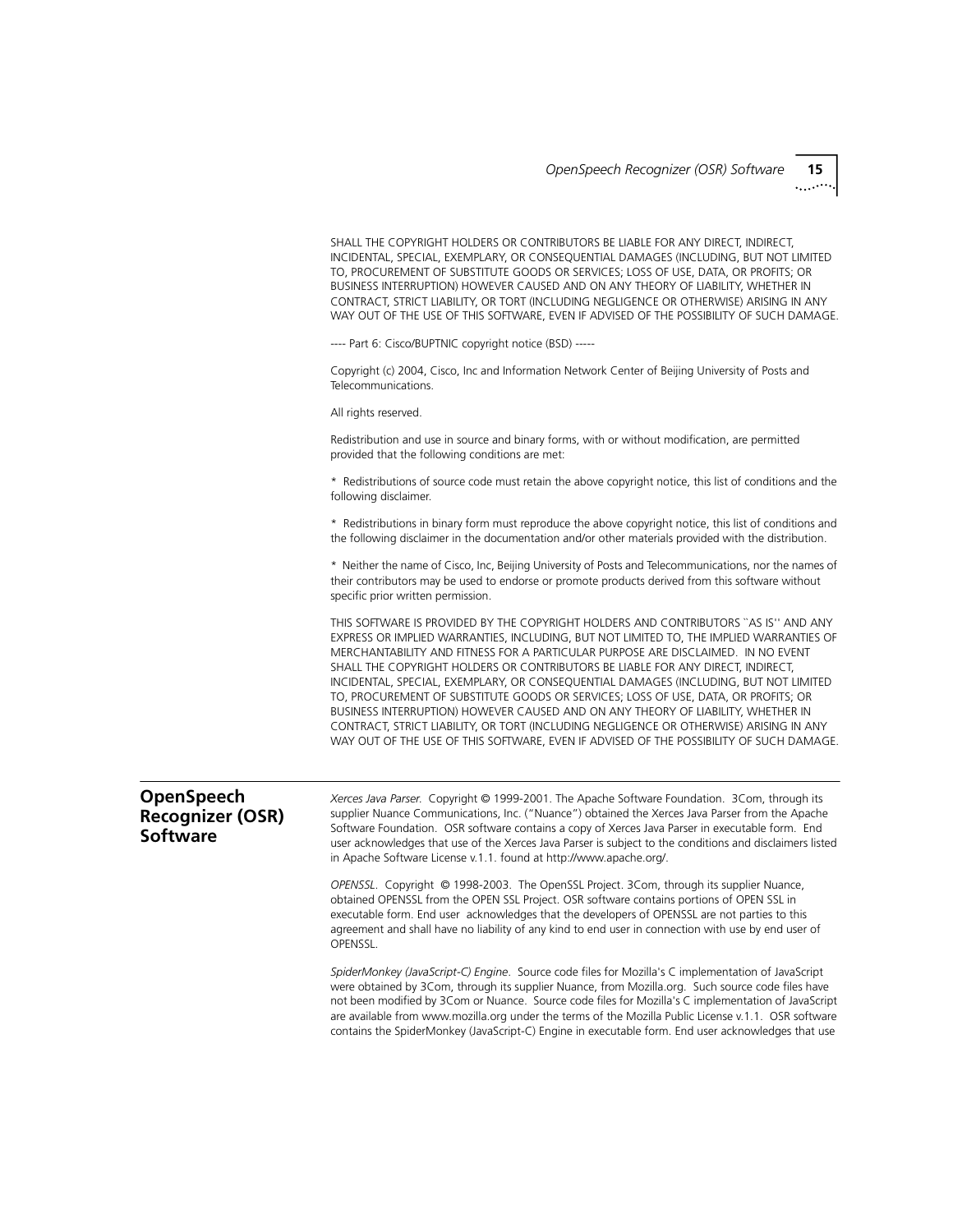|                       | of the SpiderMonkey (Java Script-C) Engine by end user is subject to the conditions and disclaimers in<br>the Exhibit A of the Mozilla Public License, Version 1.1 found at http://www.mozilla.org/MPL/.                                                                                                                                                                                                                                                                                                                                                                                                                                                                                                                                                                                     |
|-----------------------|----------------------------------------------------------------------------------------------------------------------------------------------------------------------------------------------------------------------------------------------------------------------------------------------------------------------------------------------------------------------------------------------------------------------------------------------------------------------------------------------------------------------------------------------------------------------------------------------------------------------------------------------------------------------------------------------------------------------------------------------------------------------------------------------|
|                       | Netscape Public Runtime. Source code files for Netscape Public Runtime were obtained by<br>3Com, through its supplier Nuance, from Mozilla.org. Such source code files have not been modified<br>by 3Com or Nuance. Portions are Copyright @ 1998-1999 Netscape Communications Corporation.<br>Source code files for Netscape Public Runtime are available from www.mozilla.org under the terms of<br>the Mozilla Public License v.1.1 and the Netscape Public License v.1.1. OSR software contains<br>SpiderMonkey (JavaScript-C) Engine in executable form. End user acknowledges that use of the<br>Netscape Public Runtime by end user is subject to the conditions and disclaimers in the Exhibit A of the<br>Mozilla Public License, Version 1.1 found at http://www.mozilla.org/MPL/. |
|                       | ACE™ and TAO ™ Software. Copyright 1993-2001. William C. Schmidt et al. OSR software contains<br>ACE and TAO Software in executable form. End user acknowledges that use of ACE and TAO Software<br>is subject to the conditions and disclaimers listed at<br>http://www.cs.wustl.edu/~schmidt/ACE-copying.html.                                                                                                                                                                                                                                                                                                                                                                                                                                                                             |
|                       | Log4j. Copyright © 1999-2003. The Apache Software Foundation. OSR software contains Log4j in<br>executable form. End user acknowledges that use of the Log4j software is subject to the conditions and<br>disclaimers listed in the Apache Software License, Version 1.1 at http://www.apache.org.                                                                                                                                                                                                                                                                                                                                                                                                                                                                                           |
| SNMP++                | Copyright (c) 2001-2004 Jochen Katz, Frank Fock                                                                                                                                                                                                                                                                                                                                                                                                                                                                                                                                                                                                                                                                                                                                              |
| <b>Version 3.2.14</b> | This software is based on SNMP++2.6 from Hewlett Packard:                                                                                                                                                                                                                                                                                                                                                                                                                                                                                                                                                                                                                                                                                                                                    |
|                       | Copyright (c) 1996                                                                                                                                                                                                                                                                                                                                                                                                                                                                                                                                                                                                                                                                                                                                                                           |
|                       | Hewlett-Packard Company                                                                                                                                                                                                                                                                                                                                                                                                                                                                                                                                                                                                                                                                                                                                                                      |
|                       | ATTENTION: USE OF THIS SOFTWARE IS SUBJECT TO THE FOLLOWING TERMS.                                                                                                                                                                                                                                                                                                                                                                                                                                                                                                                                                                                                                                                                                                                           |
|                       | Permission to use, copy, modify, distribute and/or sell this software and/or its documentation is hereby<br>granted without fee. User agrees to display the above copyright notice and this license notice in all<br>copies of the software and any documentation of the software. User agrees to assume all liability for<br>the use of the software; Hewlett-Packard and Jochen Katz make no representations about the<br>suitability of this software for any purpose. It is provided "AS-IS" without warranty of any kind, either<br>express or implied. User hereby grants a royalty-free license to any and all derivatives based upon this<br>software code base.                                                                                                                     |
|                       | Stuttgart, Germany, Tue Sep 7 21:25:32 CEST 2004                                                                                                                                                                                                                                                                                                                                                                                                                                                                                                                                                                                                                                                                                                                                             |
|                       | Copyright (c) 1999                                                                                                                                                                                                                                                                                                                                                                                                                                                                                                                                                                                                                                                                                                                                                                           |
|                       | Hewlett-Packard Company                                                                                                                                                                                                                                                                                                                                                                                                                                                                                                                                                                                                                                                                                                                                                                      |
|                       | ATTENTION: USE OF THIS SOFTWARE IS SUBJECT TO THE FOLLOWING TERMS.                                                                                                                                                                                                                                                                                                                                                                                                                                                                                                                                                                                                                                                                                                                           |
|                       | Permission to use, copy, modify, distribute and/or sell this software and/or its documentation is hereby<br>granted without fee. User agrees to display the above copyright notice and this license notice in all<br>copies of the software and any documentation of the software. User agrees to assume all liability for<br>the use of the software; Hewlett-Packard makes no representations about the suitability of this<br>software for any purpose. It is provided "AS-IS without warranty of any kind, either express or implied.<br>User hereby grants a royalty-free license to any and all derivatives based upon this software code base.                                                                                                                                        |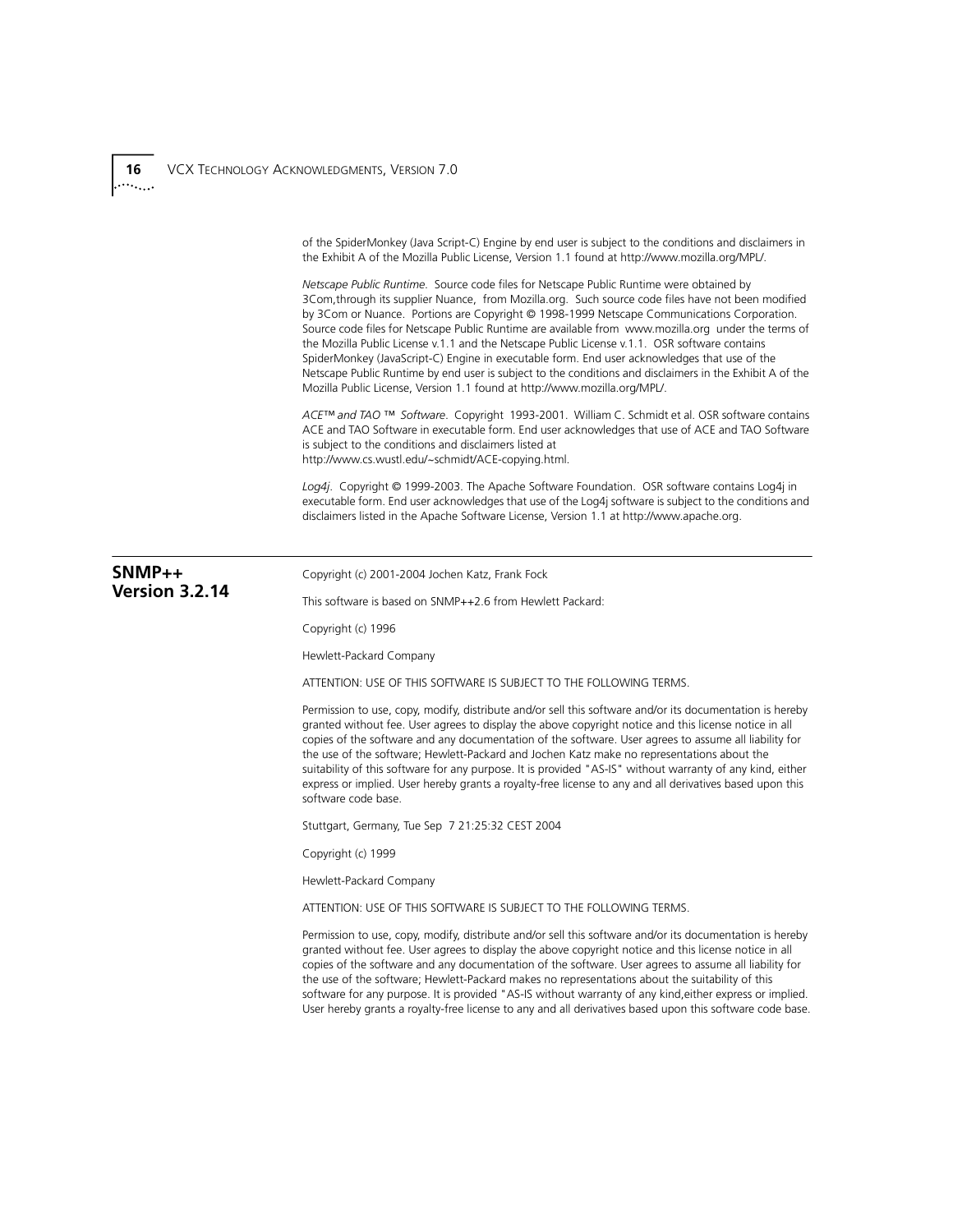| <b>SpeechPearl MRCP</b><br>and SpeechPearl<br>Recognizer | Xerces Java Parser - Subject to the same terms as listed under OpenSpeech Recognizer above.<br>SpiderMonkey (JavaScript-C) Engine - Subject to the same terms as listed under OpenSpeech<br>Recognizer above.                                                                                                                                                                                                                                                                             |
|----------------------------------------------------------|-------------------------------------------------------------------------------------------------------------------------------------------------------------------------------------------------------------------------------------------------------------------------------------------------------------------------------------------------------------------------------------------------------------------------------------------------------------------------------------------|
| <b>Speechify Software</b>                                | Xerces Java Parser – Subject to the same terms as listed under OpenSpeech Recognizer above.                                                                                                                                                                                                                                                                                                                                                                                               |
| <b>STL Port</b><br><b>Version 4.6.1</b>                  | Boris Fomitchev grants Licensee a non-exclusive, non-transferable, royalty-free license to use STLport<br>and its documentation without fee.                                                                                                                                                                                                                                                                                                                                              |
|                                                          | By downloading, using, or copying STLport or any portion thereof. Licensee agrees to abide by the<br>intellectual property laws and all other applicable laws of the United States of America, and to all of the<br>terms and conditions of this Agreement.                                                                                                                                                                                                                               |
|                                                          | Licensee shall maintain the following copyright and permission notices on STLport sources and its<br>documentation unchanged:                                                                                                                                                                                                                                                                                                                                                             |
|                                                          | Copyright 1999, 2000 Boris Fomitchev                                                                                                                                                                                                                                                                                                                                                                                                                                                      |
|                                                          | This material is provided "as is", with absolutely no warranty expressed or implied. Any use is at your<br>own risk.                                                                                                                                                                                                                                                                                                                                                                      |
|                                                          | Permission to use or copy this software for any purpose is hereby granted without fee, provided the<br>above notices are retained on all copies. Permission to modify the code and to distribute modified code<br>is granted, provided the above notices are retained, and a notice that the code was modified is<br>included with the above copyright notice.                                                                                                                            |
|                                                          | The Licensee may distribute binaries compiled with STLport (whether original or modified) without any<br>royalties or restrictions.                                                                                                                                                                                                                                                                                                                                                       |
|                                                          | The Licensee may distribute original or modified STL port sources, provided that:                                                                                                                                                                                                                                                                                                                                                                                                         |
|                                                          | The conditions indicated in the above permission notice are met;                                                                                                                                                                                                                                                                                                                                                                                                                          |
|                                                          | The following copyright notices are retained when present, and conditions provided in accompanying<br>permission notices are met:                                                                                                                                                                                                                                                                                                                                                         |
|                                                          | Copyright 1994 Hewlett-Packard Company                                                                                                                                                                                                                                                                                                                                                                                                                                                    |
|                                                          | Permission to use, copy, modify, distribute and sell this software and its documentation for any purpose<br>is hereby granted without fee, provided that the above copyright notice appear in all copies and that<br>both that copyright notice and this permission notice appear in supporting documentation.<br>Hewlett-Packard Company makes no representations about the suitability of this software for any<br>purpose. It is provided "as is" without express or implied warranty. |
|                                                          | Copyright 1996,97 Silicon Graphics Computer Systems, Inc.                                                                                                                                                                                                                                                                                                                                                                                                                                 |
|                                                          | Permission to use, copy, modify, distribute and sell this software and its documentation for any purpose<br>is hereby granted without fee, provided that the above copyright notice appear in all copies and that<br>both that copyright notice and this permission notice appear in supporting documentation. Silicon<br>Graphics makes no representations about the suitability of this software for any purpose. It is provided<br>"as is" without express or implied warranty.        |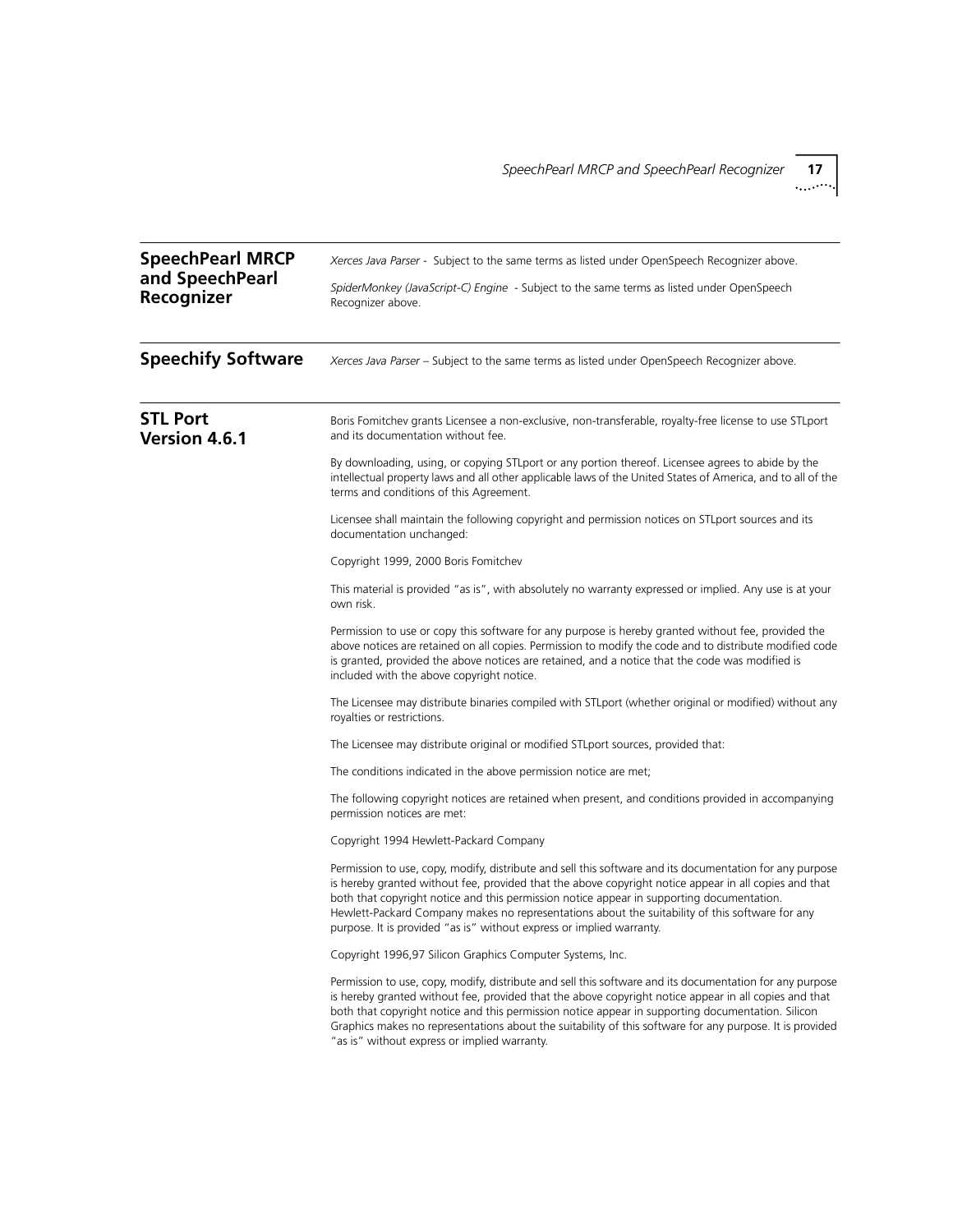Copyright 1997 Moscow Center forSPARC Technology.

Permission to use, copy, modify, distribute and sell this software and its documentation for any purpose is hereby granted without fee, provided that the above copyright notice appear in all copies and that both that copyright notice and this permission notice appear in supporting documentation. Moscow Center for SPARC Technology makes no representations about the suitability of this software for any purpose. It is provided "as is" without express or implied warranty.

| <b>Xerces 1.5.1</b><br>(xml library) | The Apache Software License, Version 1.1                                                                                                                                                                                                                                                                                                                                                                                                                                                                                                                                                                                                                                                                                                                                          |
|--------------------------------------|-----------------------------------------------------------------------------------------------------------------------------------------------------------------------------------------------------------------------------------------------------------------------------------------------------------------------------------------------------------------------------------------------------------------------------------------------------------------------------------------------------------------------------------------------------------------------------------------------------------------------------------------------------------------------------------------------------------------------------------------------------------------------------------|
|                                      | Copyright (c) 1999-2003 The Apache Software Foundation. All rights reserved.                                                                                                                                                                                                                                                                                                                                                                                                                                                                                                                                                                                                                                                                                                      |
|                                      | Redistribution and use in source and binary forms, with or without modification, are permitted<br>provided that the following conditions are met:                                                                                                                                                                                                                                                                                                                                                                                                                                                                                                                                                                                                                                 |
|                                      | 1. Redistributions of source code must retain the above copyright notice, this list of conditions and the<br>following disclaimer.                                                                                                                                                                                                                                                                                                                                                                                                                                                                                                                                                                                                                                                |
|                                      | 2. Redistributions in binary form must reproduce the above copyright notice, this list "of conditions and<br>the following disclaimer in the documentation and/or other materials provided with the distribution.                                                                                                                                                                                                                                                                                                                                                                                                                                                                                                                                                                 |
|                                      | 3. The end-user documentation included with the redistribution, if any, must include the following<br>acknowledgment:                                                                                                                                                                                                                                                                                                                                                                                                                                                                                                                                                                                                                                                             |
|                                      | "This product includes software developed by the Apache Software Foundation<br>(http://www.apache.org/)."                                                                                                                                                                                                                                                                                                                                                                                                                                                                                                                                                                                                                                                                         |
|                                      | Alternately, this acknowledgment may appear in the software itself, if and wherever such third-party<br>acknowledgments normally appear.                                                                                                                                                                                                                                                                                                                                                                                                                                                                                                                                                                                                                                          |
|                                      | 4. The names "Xerces" and "Apache Software Foundation" must not be used to endorse or promote<br>products derived from this software without prior written permission. For written permission, please<br>contact apache@apache.org-                                                                                                                                                                                                                                                                                                                                                                                                                                                                                                                                               |
|                                      | 5. Products derived from this software may not be called "Apache", nor may "Apache" appear in their<br>name, without prior written permission of the Apache Software Foundation.                                                                                                                                                                                                                                                                                                                                                                                                                                                                                                                                                                                                  |
|                                      | THIS SOFTWARE IS PROVIDED "AS IS" AND ANY EXPRESSED OR IMPLIED WARRANTIES, INCLUDING,<br>BUT NOT LIMITED TO, THE IMPLIED WARRANTIES OF MERCHANTABILITY AND FITNESS FOR A<br>PARTICULAR PURPOSE ARE DISCLAIMED. IN NO EVENT SHALL THE APACHE SOFTWARE FOUNDATION<br>OR ITS CONTRIBUTORS BE LIABLE FOR ANY DIRECT, INDIRECT, INCIDENTAL, SPECIAL, EXEMPLARY, OR<br>CONSEQUENTIAL DAMAGES (INCLUDING, BUT NOT LIMITED TO, PROCUREMENT OF SUBSTITUTE<br>GOODS OR SERVICES; LOSS OF USE, DATA, OR PROFITS; OR BUSINESS INTERRUPTION) HOWEVER<br>CAUSED AND ON ANY THEORY OF LIABILITY, WHETHER IN CONTRACT, STRICT LIABILITY, OR TORT<br>(INCLUDING NEGLIGENCE OR OTHERWISE) ARISING IN ANY WAY OUT OF THE USE OF THIS<br>SOFTWARE, EVEN IF ADVISED OF THE POSSIBILITY OF SUCH DAMAGE. |
|                                      | This software consists of voluntary contributions made by many individuals on behalf of the Apache<br>Software Foundation and was originally based on software copyright (c) 1999, International Business<br>Machines, Inc., http://www.ibm.com. For more information on the Apache Software Foundation,<br>please see <http: www.apache.org=""></http:> .                                                                                                                                                                                                                                                                                                                                                                                                                        |
|                                      | Agent++ API Version 3.4                                                                                                                                                                                                                                                                                                                                                                                                                                                                                                                                                                                                                                                                                                                                                           |

AGENTX++ LICENSE AGREEMENT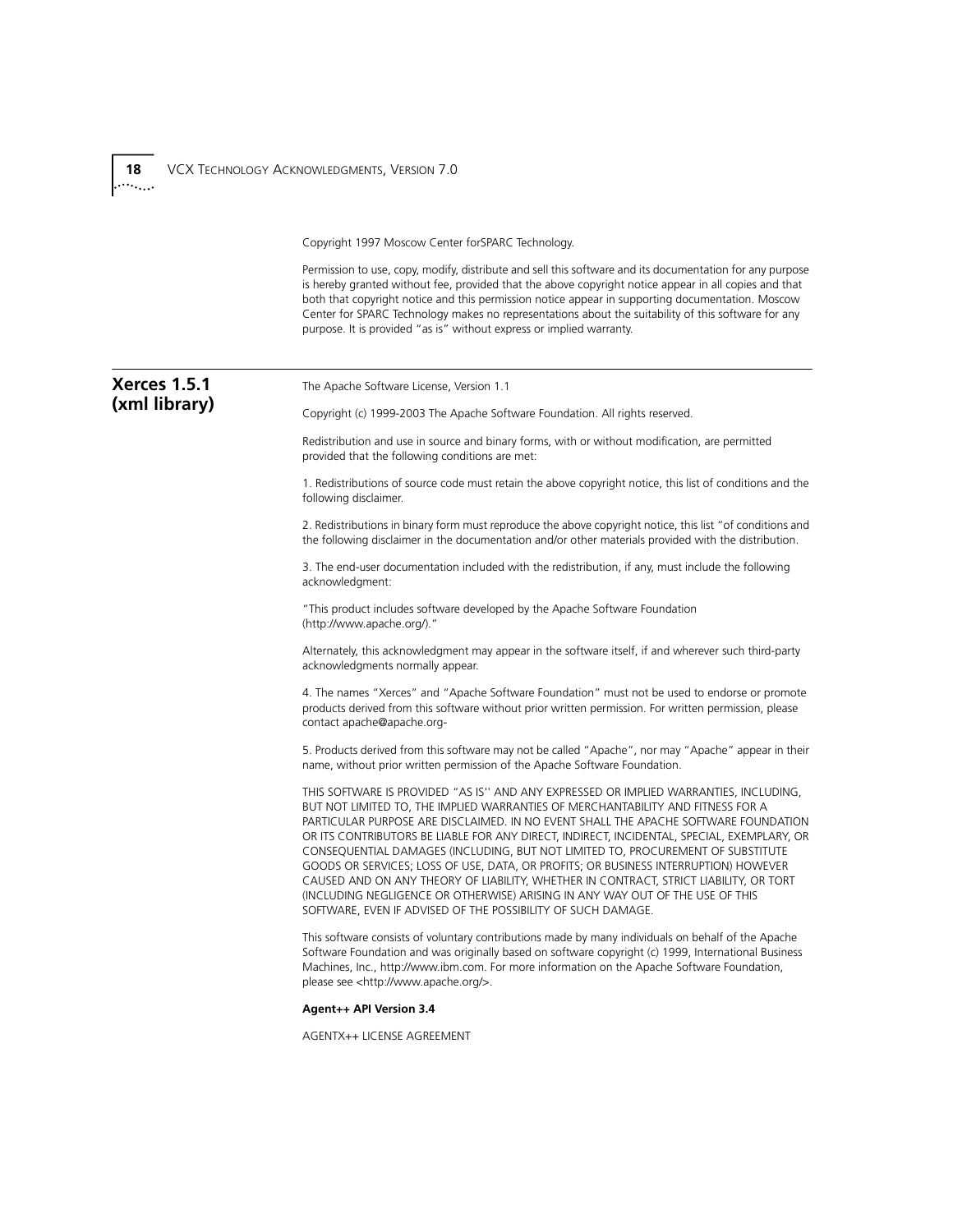THIS LICENSE AGREEMENT (this "Agreement") is made effective as of the date the product is installed by and between (i) Frank Fock, the author of AgentX++ ("LICENSOR") and the party executing this Agreement as Licensee ("LICENSEE").

1. DEFINITIONS.

1.1 Licensed Software means Frank Fock's AgentX++ computer software and documentation thereof, as specified in Exhibit A, including bug fixes and updates thereto provided to LICENSEE in connection with this Agreement.

1.2 Intellectual Property Rights means patent rights, copyright rights, trade secret rights, and any other intellectual property rights.

1.3 Binary Code means the portion of the Licensed Software, which is licensed, to LICENSEE in machine executable binary form, as specified in Exhibit A.

1.4 Source Code means the portion of the Licensed Software, which is licensed, to LICENSEE in human-readable form, as specified in Exhibit A.

### 2. GRANT OF LICENSE.

2.1 Source Code Use License. Subject to the terms and conditions of this Agreement, and upon payment by LICENSEE to LICENSOR of the license fees set forth in Addendum A, LICENSOR grants LICENSEE a non-exclusive, non-transferable license to use, modify, or have modified by a third party contractor subject to a confidentiality agreement no less restrictive than this Agreement, the Source Code for internal use only, for the sole purpose of developing AgentX enabled SNMP agents. LICENSEE may use the Source Code on more than one CPU. LICENSEE is granted a royalty-free license to any and all Binary Code derivatives based upon the licensed Source Code, provided that the Binaries are not a documented part of any distribution material.

2.2 Binary Code License. Subject to the terms and conditions of this Agreement, and upon payment by Licensee to Licensor of the license fees set forth in Addendum A, Licensor grants Licensee a non-exclusive, non-transferable license to use the Binary Code on one CPU. Licensee agrees to comply with all reasonable monitoring requirements imposed by Licensor to ensure compliance with such limit on the maximum number of concurrent users.

2.3 No Sublicense Right. LICENSEE has no right to transfer, sublicense or otherwise distribute the Licensed Software to any third party, except if the third party takes over the business of LICENSEE.

2.4 Other Restrictions in License Grants. LICENSEE may not: (i) copy the Licensed Software, except as necessary to use the Licensed Software in accordance with the license granted under Section 2.1, and except for a reasonable number of backup copies.

2.5 No Trademark License. LICENSEE has no right or license to use any trademark of LICENSOR during or after the term of this Agreement.

2.6 Proprietary Notices. The Licensed Software is copyrighted. All proprietary notices incorporated in, marked on, or affixed to the Licensed Software by LICENSOR shall be duplicated by LICENSEE on all copies, in whole or in part, in any form and not altered, removed, or obliterated.

2.7 Reservation. LICENSOR reserve all rights and licenses to the Licensed Software not expressly granted to LICENSEE under this Agreement.

2.8 Delivery. Upon execution of this Agreement, and payment of the amounts due and owing under this Agreement, LICENSOR will provide LICENSEE with one (1) copy of the Product by downloading from LICENSOR'S Web site.

3. PRODUCT WARRANTY.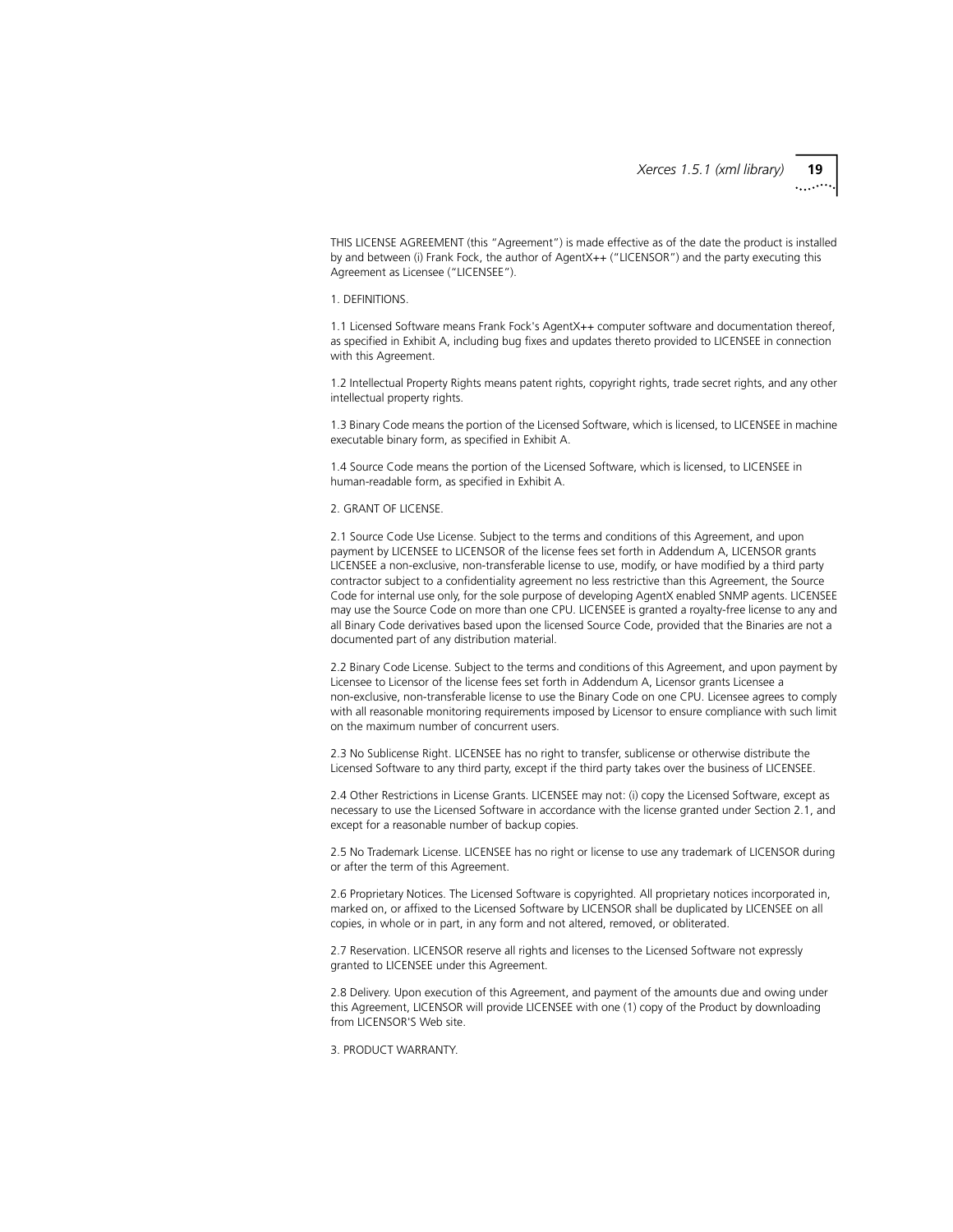3.1. LICENSOR warrants to LICENSEE that, at the date of delivery of the Products to LICENSEE and for a period ending 90 days following the date of delivery of the Products to LICENSEE the Products shall perform substantially in accordance with the published specifications and Documentation. If notified in writing by LICENSEE, LICENSOR may, at its option, correct significant program errors in the Products within a reasonable time period. THE FOREGOING PRODUCT WARRANTY IS IN LIEU OF ALL OTHER WARRANTIES, EXPRESS OR IMPLIED, INCLUDING, BUT NOT LIMITED TO, THE IMPLIED WARRANTIES OF MERCHANTABILITY AND FITNESS FOR A PARTICULAR PURPOSE, WHETHER IMPOSED BY CONTRACT, STATUTE, COURSE OF DEALING, CUSTOM OR USAGE OR OTHERWISE.

3.2. Except as set forth above, in no event shall LICENSOR be liable to LICENSEE, in excess of the price paid to LICENSOR by LICENSEE for the Products hereunder, for any breach of warranty or any claim, loss or damage arising from or relating to the installation, use or performance of the Products (including, without limitation, any indirect, special, incidental or consequential damages).

3.3. LICENSOR reserves the right at any time to make changes to the Products.

3.4. IN NO EVENT SHALL LICENSOR BE LIABLE (WHETHER IN TORT, NEGLIGENCE, CONTRACT, WARRANTY, PRODUCT LIABILITY OR OTHERWISE) FOR ANY INDIRECT, INCIDENTAL, SPECIAL OR CONSEQUENTIAL DAMAGES OR LOSS OF PROFITS OR SAVINGS ARISING OUT OF ITS PERFORMANCE OR NONPERFORMANCE OF TERMS OF THIS AGREEMENT OR THE USE, INABILITY TO USE OR RESULTS OF USE OF THE PRODUCTS EVEN IF LICENSOR HAS BEEN ADVISED OF THE POSSIBILITY OF SUCH DAMAGES.

3.5 In no event will LICENSOR be liable for any third-party products used with, or installed in, the Product. LICENSOR does not warrant the compatibility of the Product with any third-party products, whether hardware or software.

4. COPYRIGHT AND PATENT INDEMNIFICATION.

4.1. LICENSOR agrees to indemnify and hold LICENSEE harmless from any final award of costs and damages against LICENSEE for any action based on infringement of any German copyright or patent as a result of the use of the Products: (i) under the terms and conditions specified herein; (ii) under normal use; and (iii) not in combination with other items; provided that LICENSOR is promptly notified in writing of any such suit or claim against LICENSEE and further provided that LICENSEE permits LICENSOR to defend, compromise or settle the same and gives LICENSOR all available information, reasonable assistance and authority to enable LICENSOR to do so. LICENSOR'S LIABILITY TO LICENSEE PURSUANT TO THIS ARTICLE IS LIMITED TO THE TOTAL FEES PAID BY LICENSEE TO LICENSOR IN THE CALENDAR YEAR IN WHICH ANY FINAL AWARD OF COSTS AND DAMAGES IS DUE AND OWING.

5. TRADE SECRETS AND PROPRIETARY INFORMATION.

5.1. LICENSEE acknowledges that LICENSOR is the owner of the Products, that the Products are confidential in nature and not in the public domain, that LICENSOR claims all intellectual and industrial property rights granted by law therein and that, except as set forth herein, LICENSOR does not hereby grant any rights or ownership of the Products to LICENSEE or any third party. Except as set forth herein, LICENSEE agrees not to copy or otherwise reproduce any Product, in whole or in part, without LICENSOR's prior written consent. LICENSEE further agrees to take all reasonable steps to ensure that no unauthorized persons shall have access to any of the Products and that all authorized persons having access to the Products shall refrain from any such disclosure, duplication or reproduction except to the extent reasonably required in the performance of LICENSEE'S duties under this Agreement.

5.2. LICENSEE agrees to accord the Products and the Documentation and all other confidential information relating to this Agreement the same degree and methods of protection as LICENSEE undertakes with respect to its confidential information, trade secrets and other proprietary data.

5.3. LICENSEE agrees not to challenge, directly or indirectly, the right, title and interest of LICENSOR in and to the Products, nor the validity or enforceability of LICENSOR's rights under applicable law.

. . . . . . . . .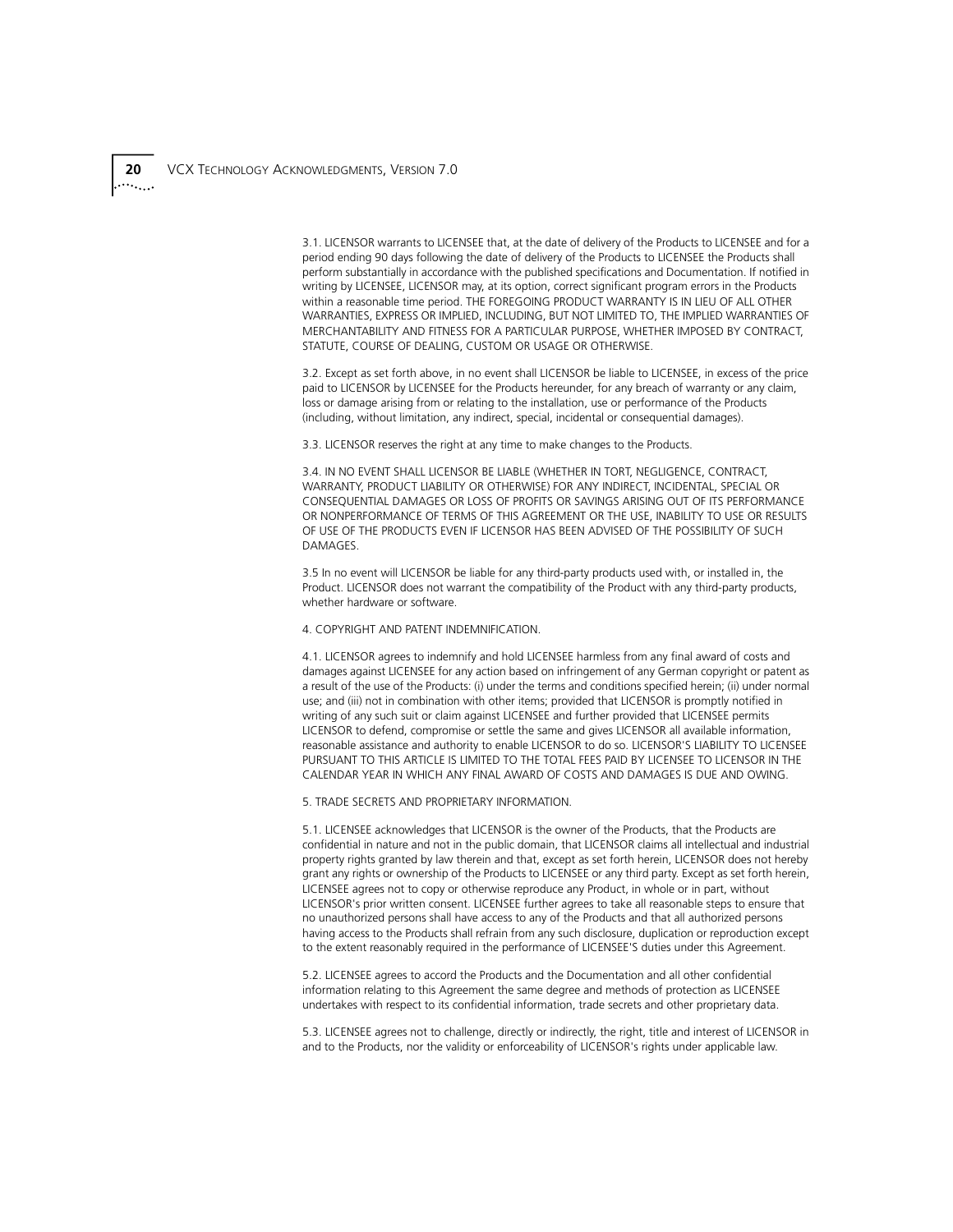LICENSEE agrees not to directly or indirectly, register, apply for registration or attempt to acquire any legal protection for any of the Products or any proprietary rights therein or to take any other action which may adversely affect LICENSOR's right, title or interest in or to the Products in any jurisdiction.

5.4. LICENSEE acknowledges that, in the event of a breach by LICENSEE of its obligations under this Article 5, LICENSOR may immediately terminate this Agreement, without liability to LICENSEE and may bring an appropriate legal action to enjoin any such breach hereof, and shall be entitled to recover from LICENSEE reasonable legal fees and costs in addition to other appropriate relief.

5.5. LICENSEE agrees to notify LICENSOR immediately and in writing of all circumstances surrounding the unauthorized possession or use of the Products and Documentation by any person or entity. LICENSEE agrees to cooperate fully with LICENSOR in any litigation relating to or arising from such unauthorized possession or use.

6. TERMINATION.

6.1. LICENSOR may terminate this Agreement at any time after the occurrence of any of the following events:

(a) LICENSEE is declared or acknowledges that it is insolvent or otherwise unable to pay its debts as they become due or upon the filing of any proceeding (whether voluntary or involuntary) for bankruptcy, insolvency or relief from creditors of LICENSEE;

(b) LICENSEE enters into any agreement relating to its acquisition by an unaffiliated third party or a majority of the equity interest of LICENSEE is sold or otherwise transferred to an unaffiliated third party;

(c) LICENSEE assigns or transfers this Agreement or any of its rights to obligations hereunder, without LICENSOR's prior written consent; or

(d) LICENSEE violates any material provision of this Agreement, including without limitation, the payment obligations set forth in Addendum A.

6.2. LICENSEE may terminate this Agreement at any time after the occurrence of any of the following events:

(a) LICENSOR is declared or acknowledges that it is insolvent or otherwise unable to pay its debts as they become due or upon the filing of any proceeding (whether voluntary or involuntary) for bankruptcy, insolvency or relief from creditors or LICENSOR; or

(b) LICENSOR violates any material provision of this Agreement.

6.3. Upon the termination of this Agreement for any reason, LICENSEE will discontinue all use of the Products and, within ten (10) days after termination, will destroy or delete all copies of the Products then in its possession, including but not limited to, any back-up or archival copies of the Products and Documentation. At LICENSOR's request, LICENSEE will verify in writing to LICENSOR that such actions have been taken.

6.4. No termination of this Agreement for any reason whatsoever shall in any way affect the continuing obligations of the parties under Articles 5 hereof.

7. GENERAL PROVISIONS.

7.1. This Agreement does not create any relationship of association, partnership, joint venture or agency between the parties.

7.2. This Agreement (including the Addendums attached to the Agreement) sets forth the entire agreement and understandings between the parties hereto with respect to the subject matter hereof. This Agreement merges all previous discussions and negotiations between the parties and supersedes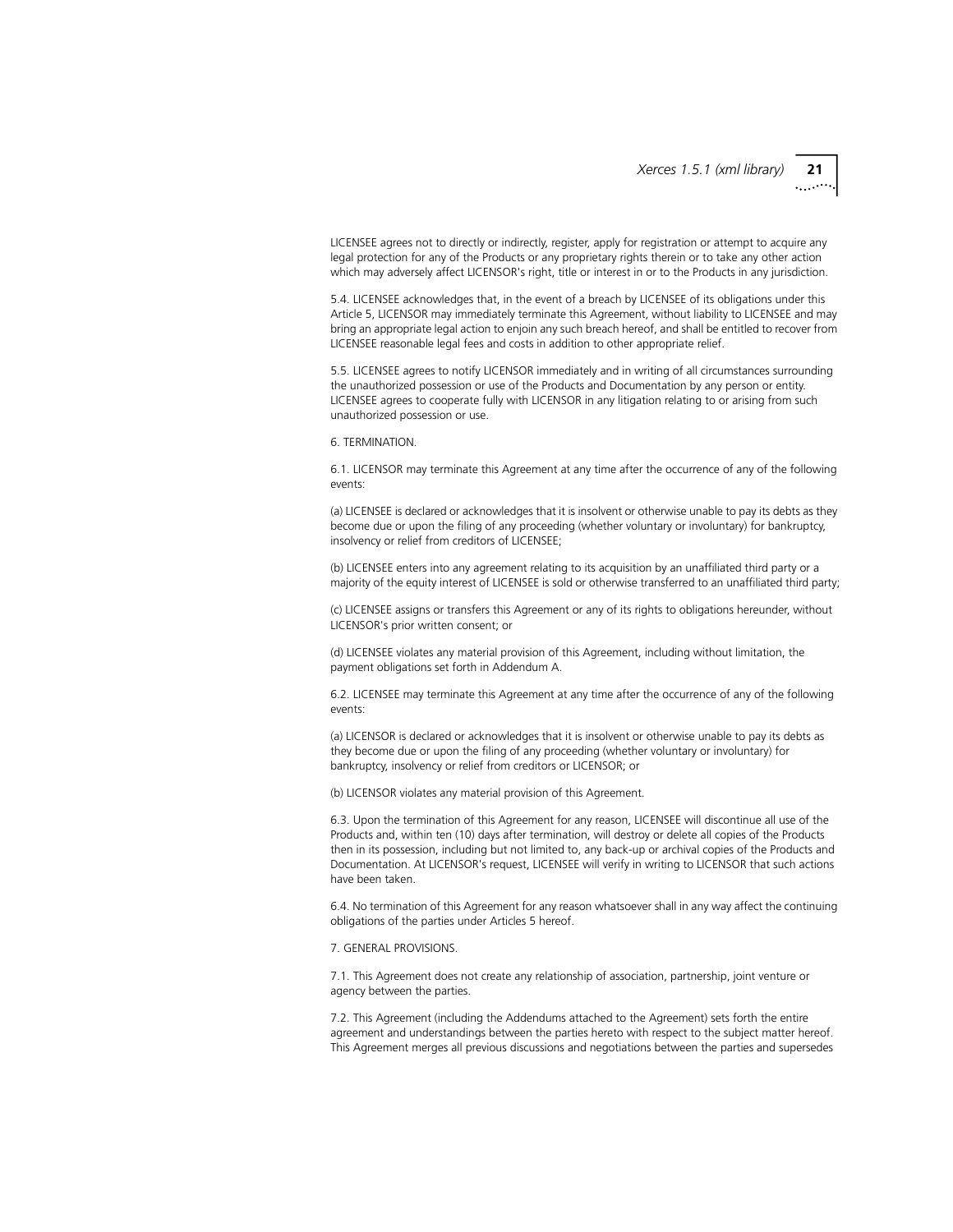

7.3. Except to the extent and in the manner specified in this Agreement, any modification or amendment of any provision of this Agreement must be in writing and bear the signature of the duly authorized representative of each party.

7.4. The failure of either party to exercise any right granted herein, or to require the performance by the other party hereto of any provision if this Agreement, or the waiver by either party of any breach of this Agreement, shall not prevent a subsequent exercise or enforcement of such provisions or be deemed a waiver of any subsequent breach of the same or any other provision of this Agreement.

7.5. LICENSEE shall not sell, assign or transfer any of its rights, duties or obligations hereunder without the prior written consent of LICENSOR. LICENSOR reserves the right to assign or transfer this Agreement or any of its rights, duties and obligations hereunder, to any direct or indirect subsidiary or affiliate of LICENSOR.

7.6. All notices required by this Agreement must be sent by certified mail in order to be deemed effective when sent to the following:

FOR LICENSOR:

Frank Rock

Schlossstrasse 8

73765 Neuhausen, Germany

EXHIBIT A

Licensed Software

AgentX++

a. Source Code - (ANSI C++ for Linux, Solaris, Win32)

b. Binary Code - AgentX++Win32 Master Agent

(Win XP/2000/NT4)

ADDENDUM A

For evaluation purposes and non commercial use only, a free license is granted, provided that the LINCENSEE accepts this license agreement.

In order to obtain a license to use AgentX++ in a commercial environment, LICENSEE has to purchase a commercial license from LICENSOR. The actual pricing list and other related information can be found at http://www.agentpp.com

### **xmlsec, xmlsec-openssl libraries**

Copyright (C) 2002-2003 Aleksey Sanin. All Rights Reserved.

Permission is hereby granted, free of charge, to any person obtaining a copy of this software and associated documentation files (the "Software"), to deal in the Software without restriction, including without limitation the rights to use, copy, modify, merge, publish, distribute, sublicense, and/or sell copies of the Software, and to permit persons to whom the Software is furnished to do so, subject to the following conditions:

 $\cdots$  . . . .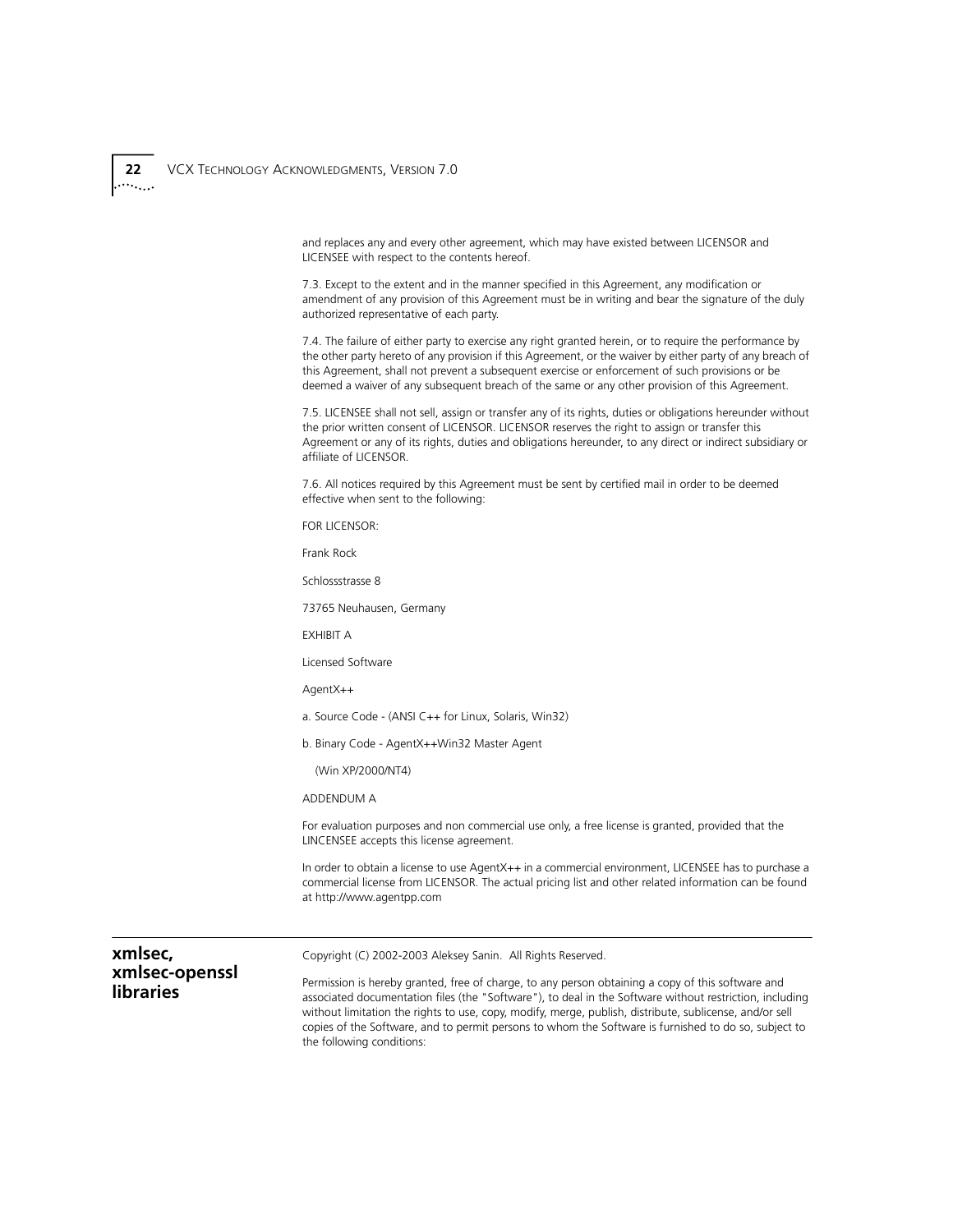The above copyright notice and this permission notice shall be included in all copies or substantial portions of the Software.

THE SOFTWARE IS PROVIDED "AS IS", WITHOUT WARRANTY OF ANY KIND, EXPRESS OR IMPLIED, INCLUDING BUT NOT LIMITED TO THE WARRANTIES OF MERCHANTABILITY, FITNESS FOR A PARTICULAR PURPOSE AND NONINFRINGEMENT. IN NO EVENT SHALL THE ALEKSEY SANIN BE LIABLE FOR ANY CLAIM, DAMAGES OR OTHER LIABILITY, WHETHER IN AN ACTION OF CONTRACT, TORT OR OTHERWISE, ARISING FROM, OUT OF OR IN CONNECTION WITH THE SOFTWARE OR THE USE OR OTHER DEALINGS IN THE SOFTARE.

Except as contained in this notice, the name of Aleksey Sanin shall not be used in advertising or otherwise to promote the sale, use or other deal-ings in this Software without prior written authorization from him.

Copyright © 2004-2005, 3Com Corporation. All rights reserved.

Unless otherwise indicated, 3Com registered trademarks are registered in the United States and may or may not be registered in other countries.

3Com and the 3Com logo are registered trademarks of 3Com Corporation.

Other brand and product names may be registered trademarks or trademarks of their respective holders.